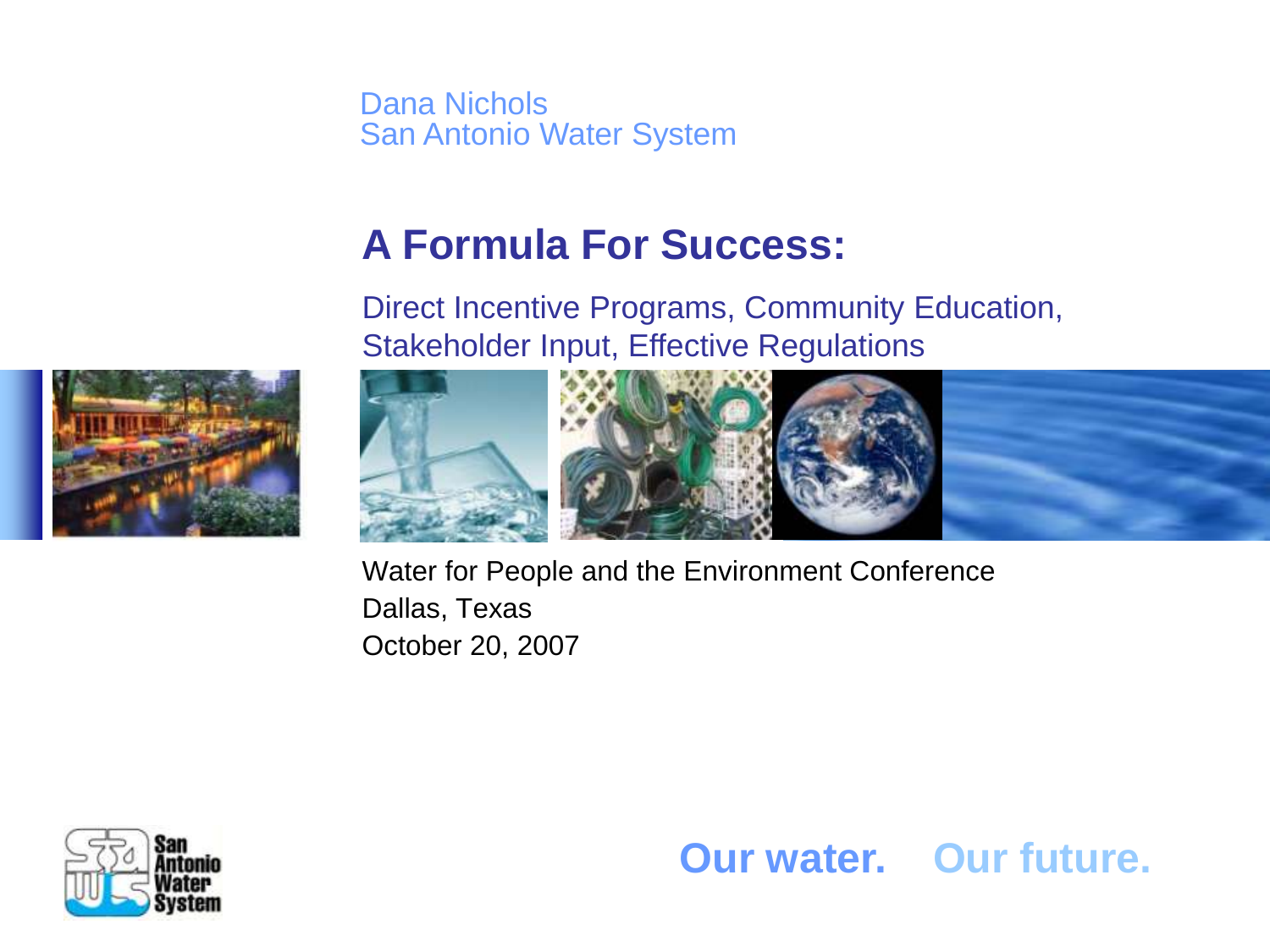## **San Antonio Water Challenge**

**San Antonio historically** depends on the Edwards Aquifer as it's sole source of water.

 Withdraws are now limited by permits.

**SAWS** and the region is now faced with developing alternative water sources

 Conservation was the first program developed to address water needs



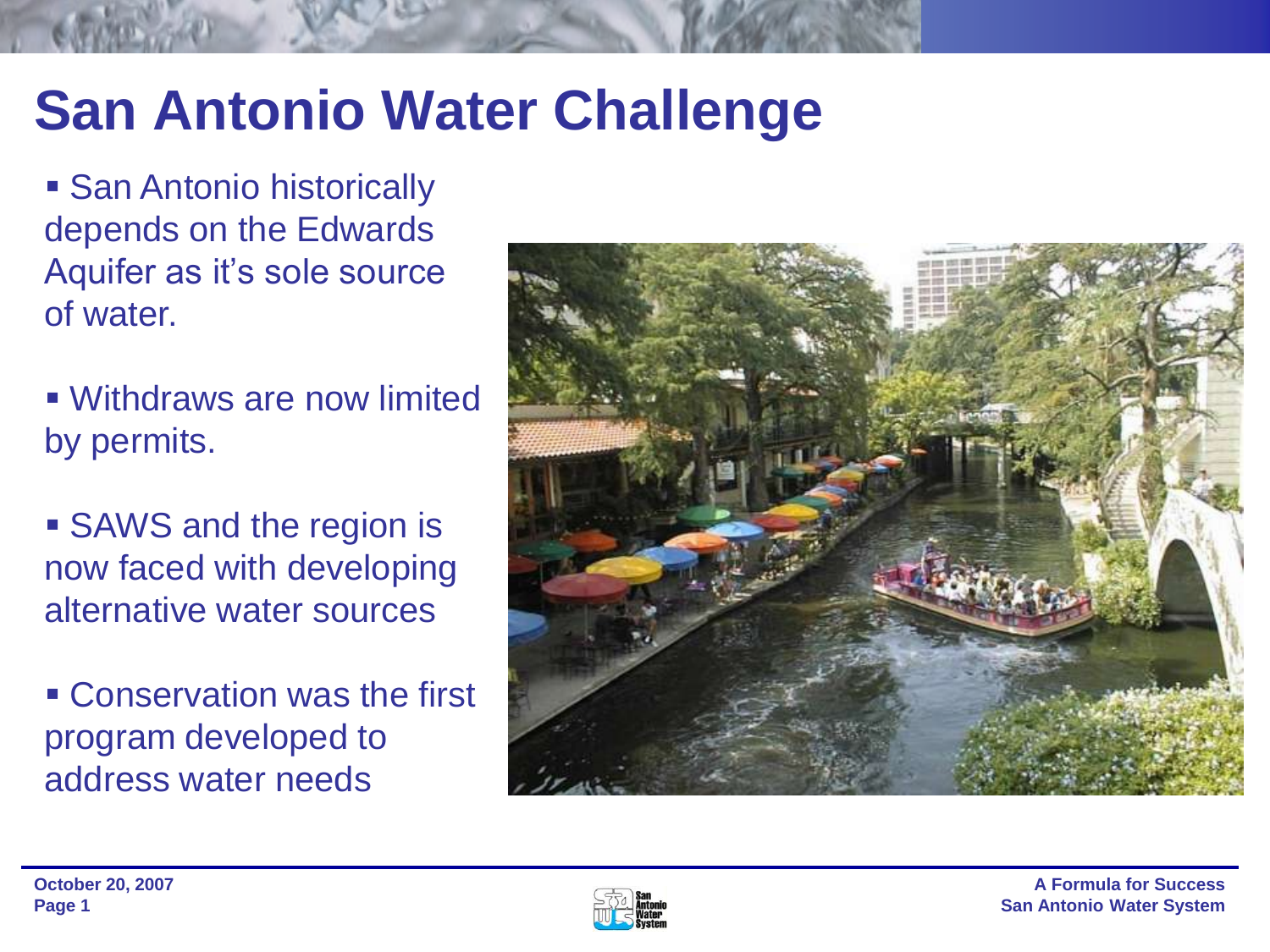## **San Antonio Conservation Plan and Funding**

- 1992: City Council merged 3 water and wastewater agencies into one agency charged with managing water resources; the San Antonio Water System
- 1993: SAWS adopts it's Conservation and Reuse Plan.
- **1994: San Antonio passes a residential rate** structure with dedicated conservation funding
- **1998: San Antonio passes commercial meter** fee based on meter size to fund commercial conservation

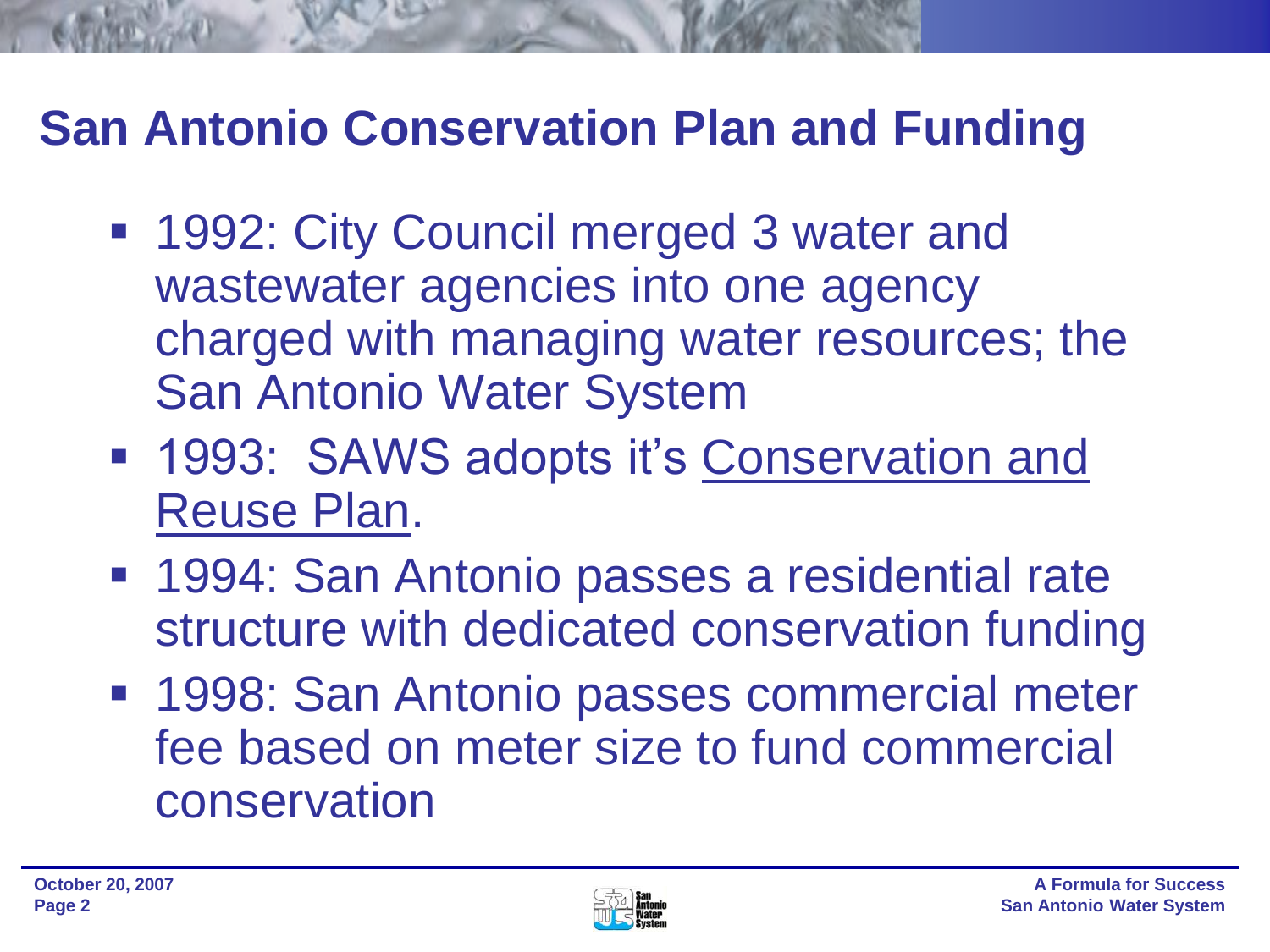## **Setting Goals:**

## **Conservation Plan GPCD Goals**

- 1993 starting point: 160 GPCD<sup>\*</sup>
	- \* Total pumped/ total service population
- Conservation Goals established in 1993:
	- » By 2008 140 GPCD
	- » By 2016 132 GPCD
- **Results so far:** 
	- » 2008 goal achieved in 2001
	- » 2006 drought year GPCD 135.6
- New (2005) Goal: By 2016
	- » 116 GPCD in average year
	- » 132 GPCD in dry year

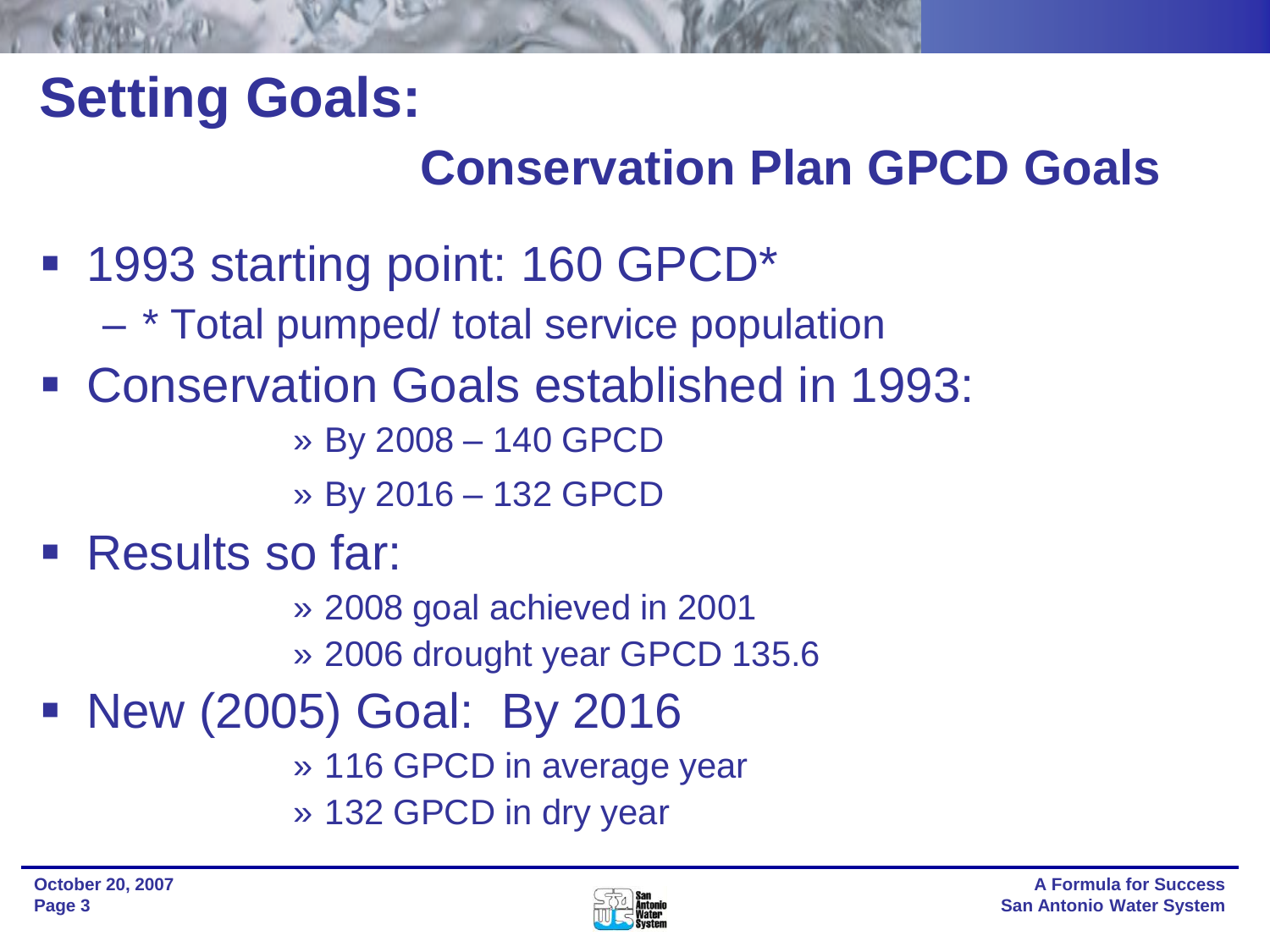

Year

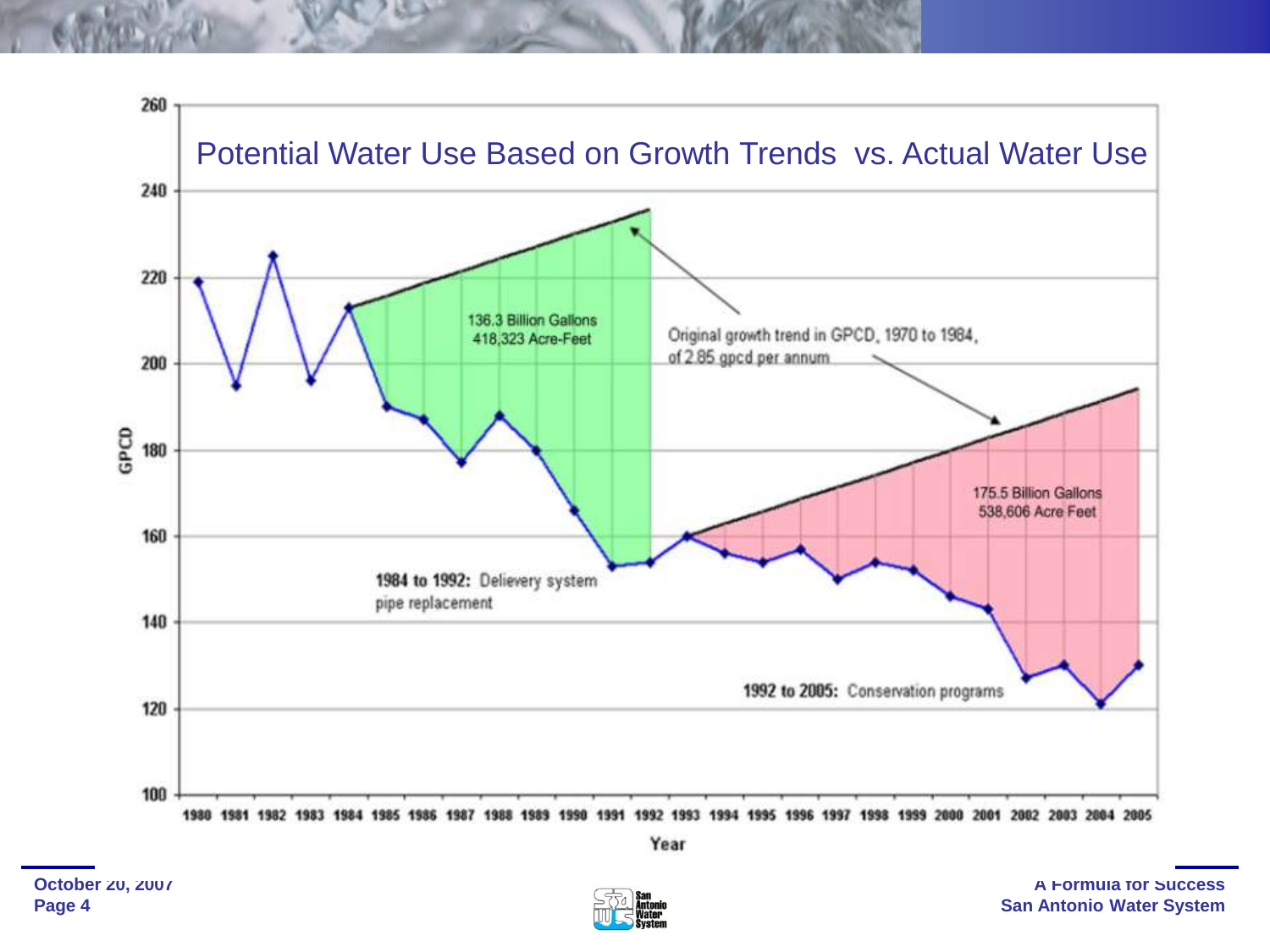### **Metered GPCD\* by category over time**

### **\* This GPCD = total billed water within each category/total service population**



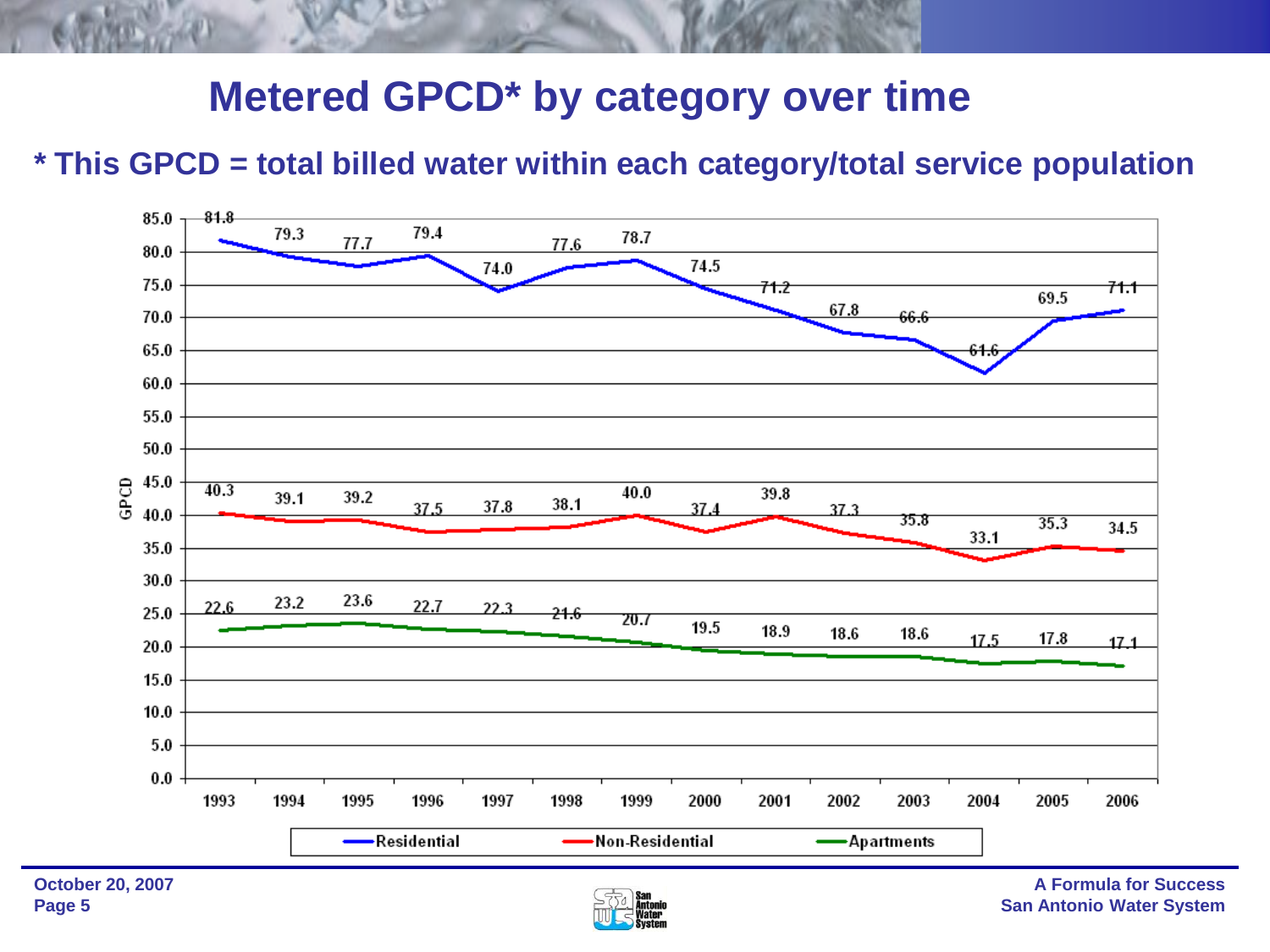Average Residential Water Consumption (Includes Un-metered Irrigation)



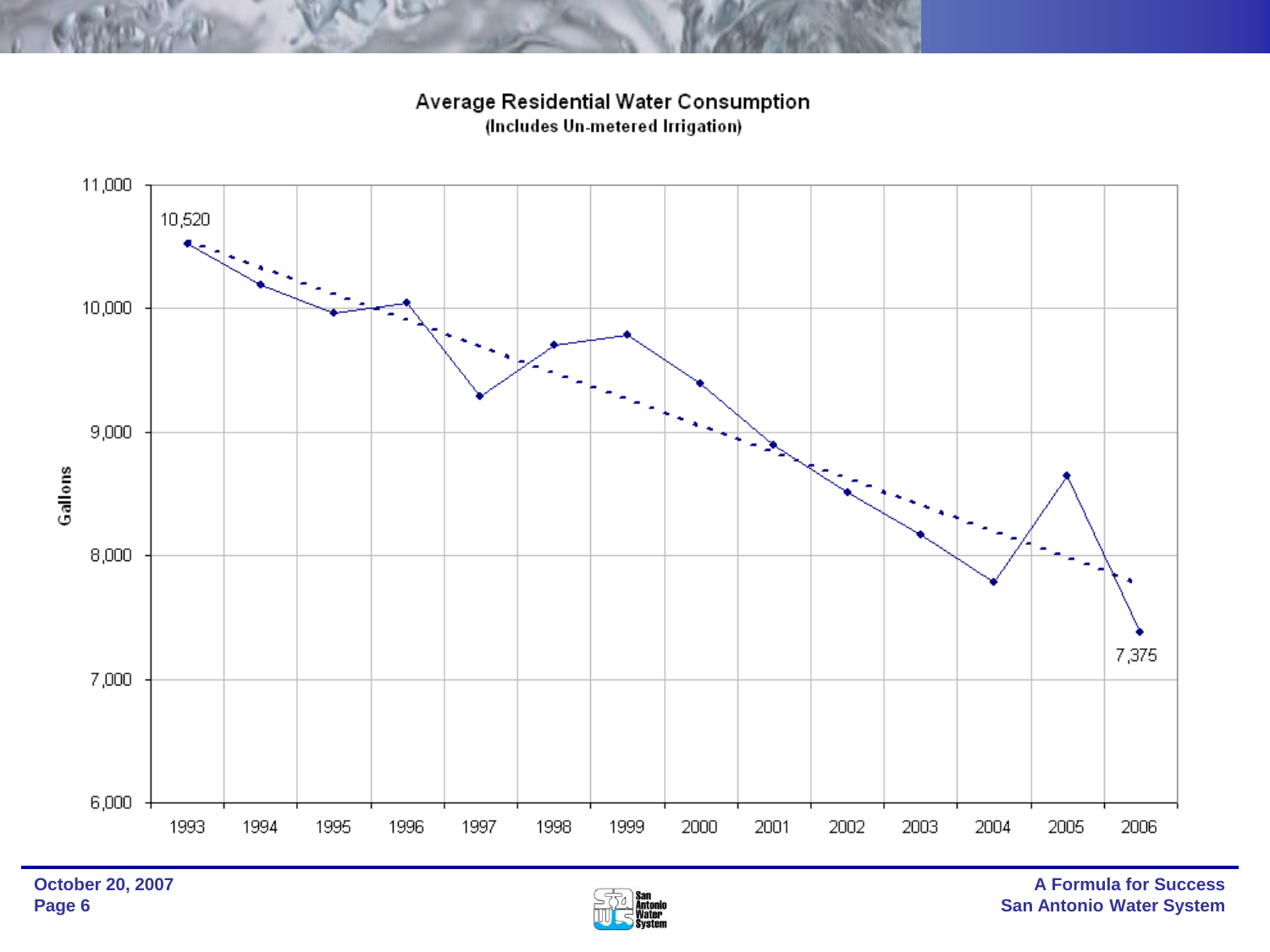## **Population vs. Water Use**



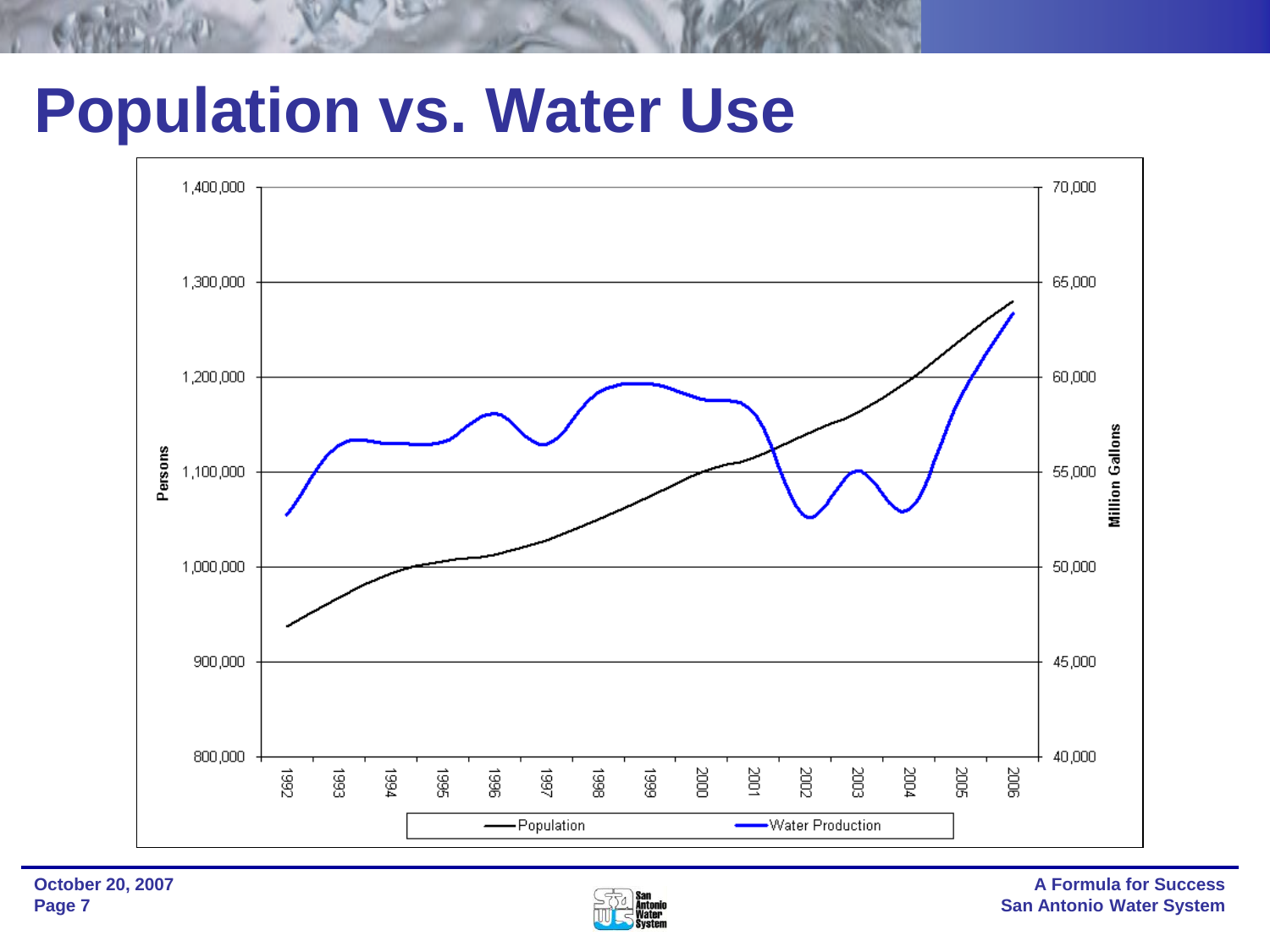## **2006 Drought Management**



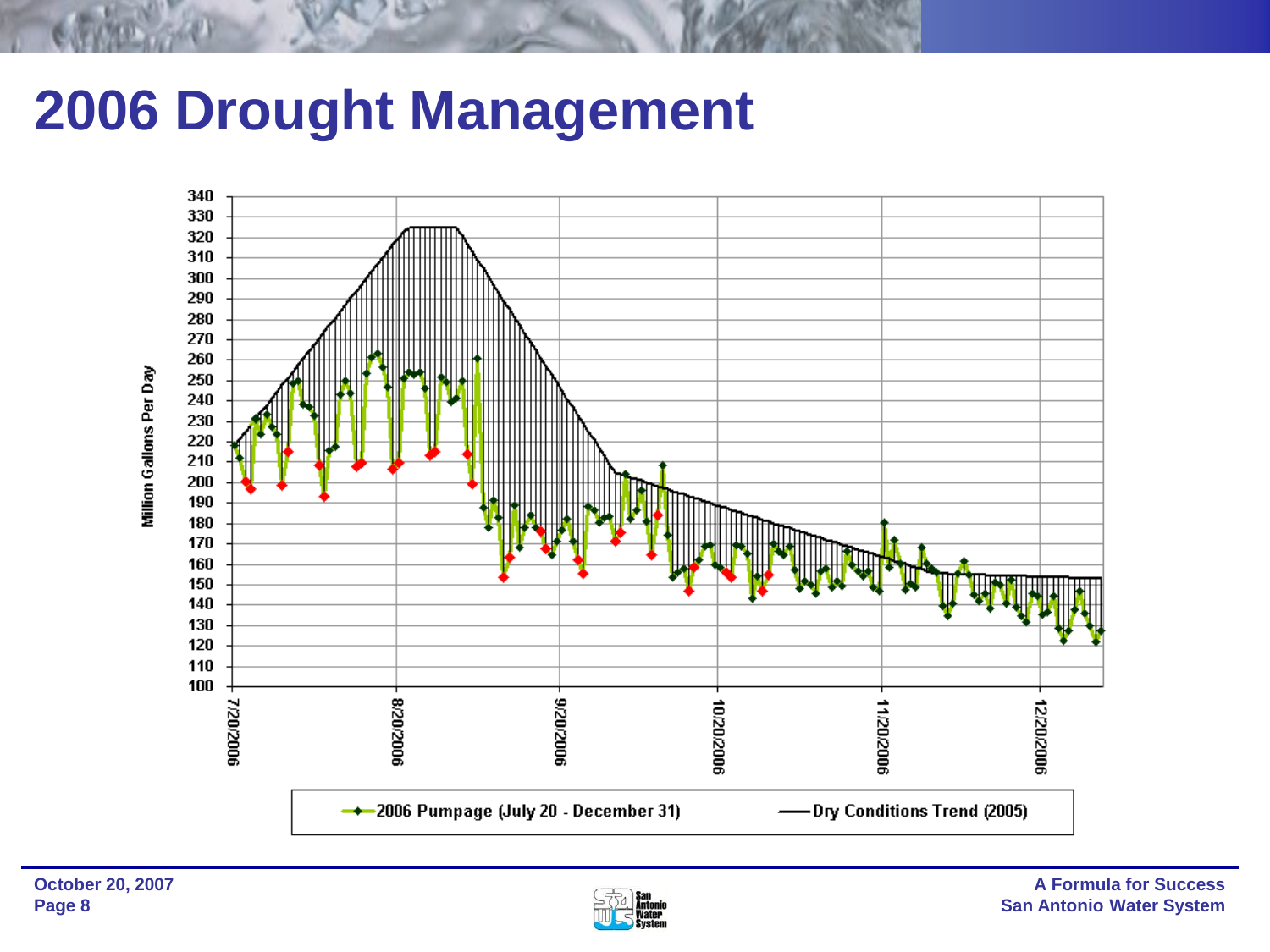### **2005 Metered Water: Hot, Dry No Restrictions**



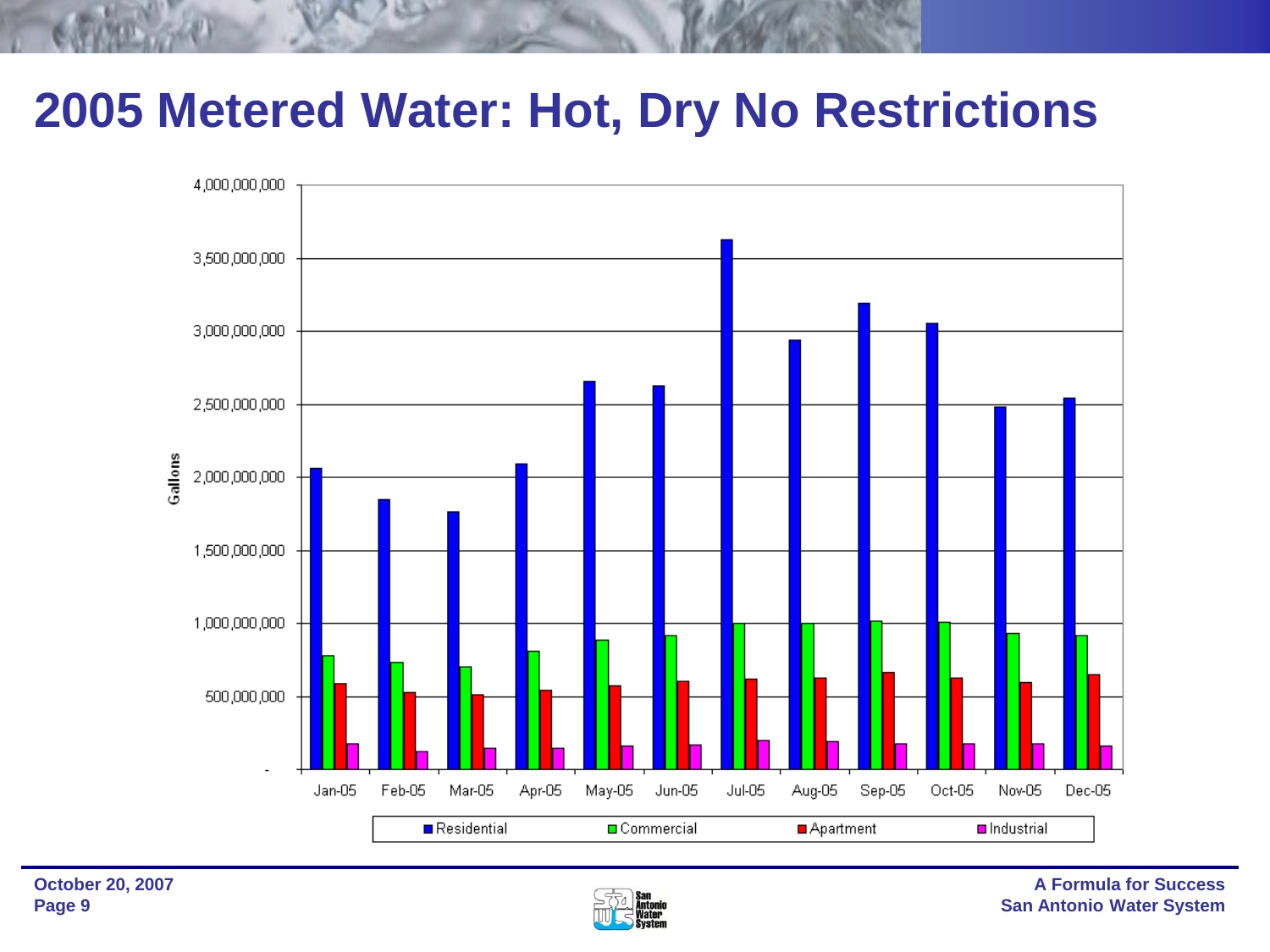### **2005 Water Use By Sector: Hot, Dry, No Restrictions**



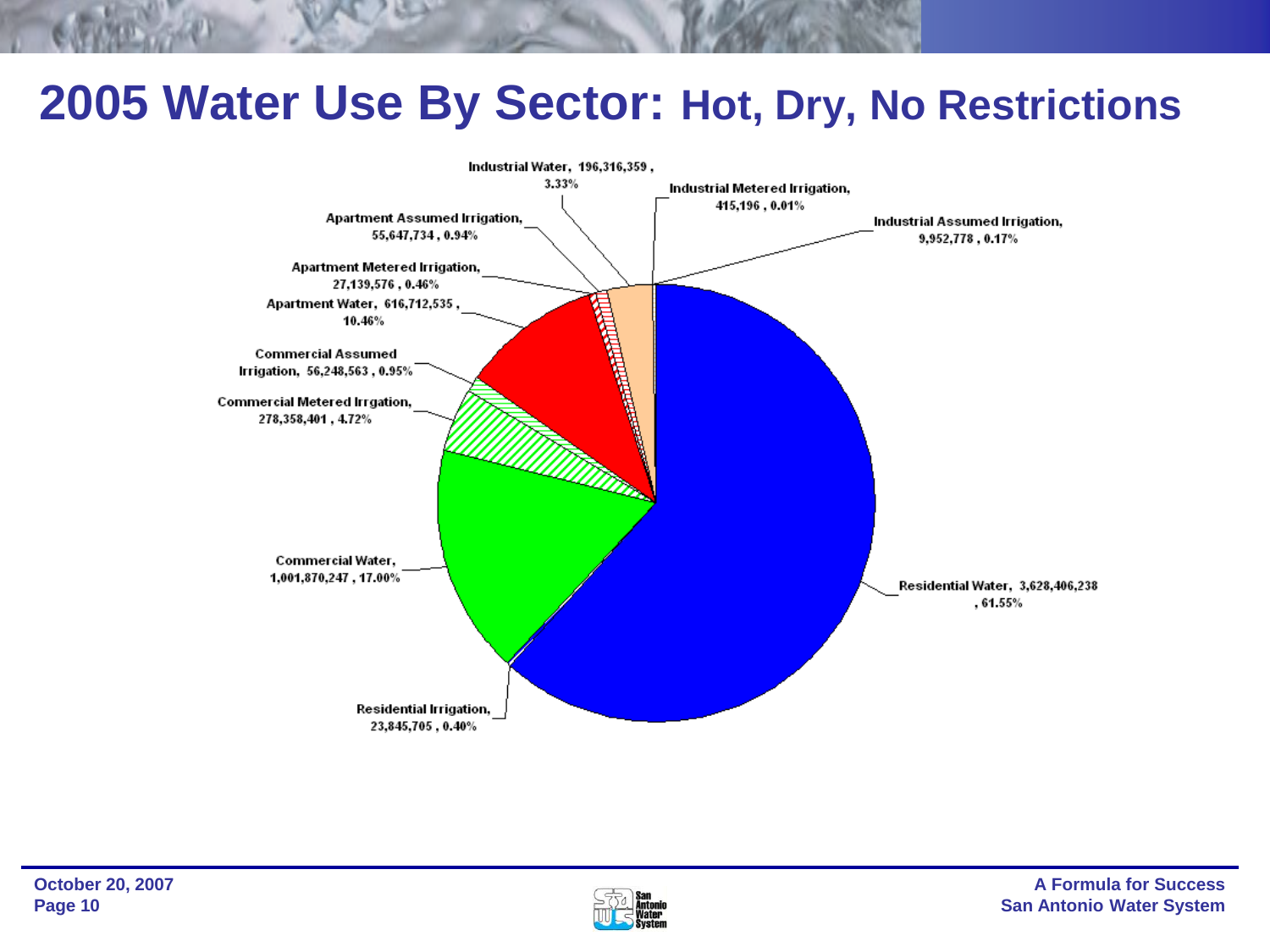## **2006 SAWS Water Conservation Program**

- 330,000 taps representing 1.3 million people
- 2006 expenditures 4.4 million dollars
	- Includes personnel, programs and contractual services
- \$3.40 per person average expenditure
- Water conserved by direct programs in 2006: 1,426 Acre Feet
- Cost per AF saved in 2006 \$308
- Current market rate for permanent purchase of additional Edwards raw water rights: \$5000 AF

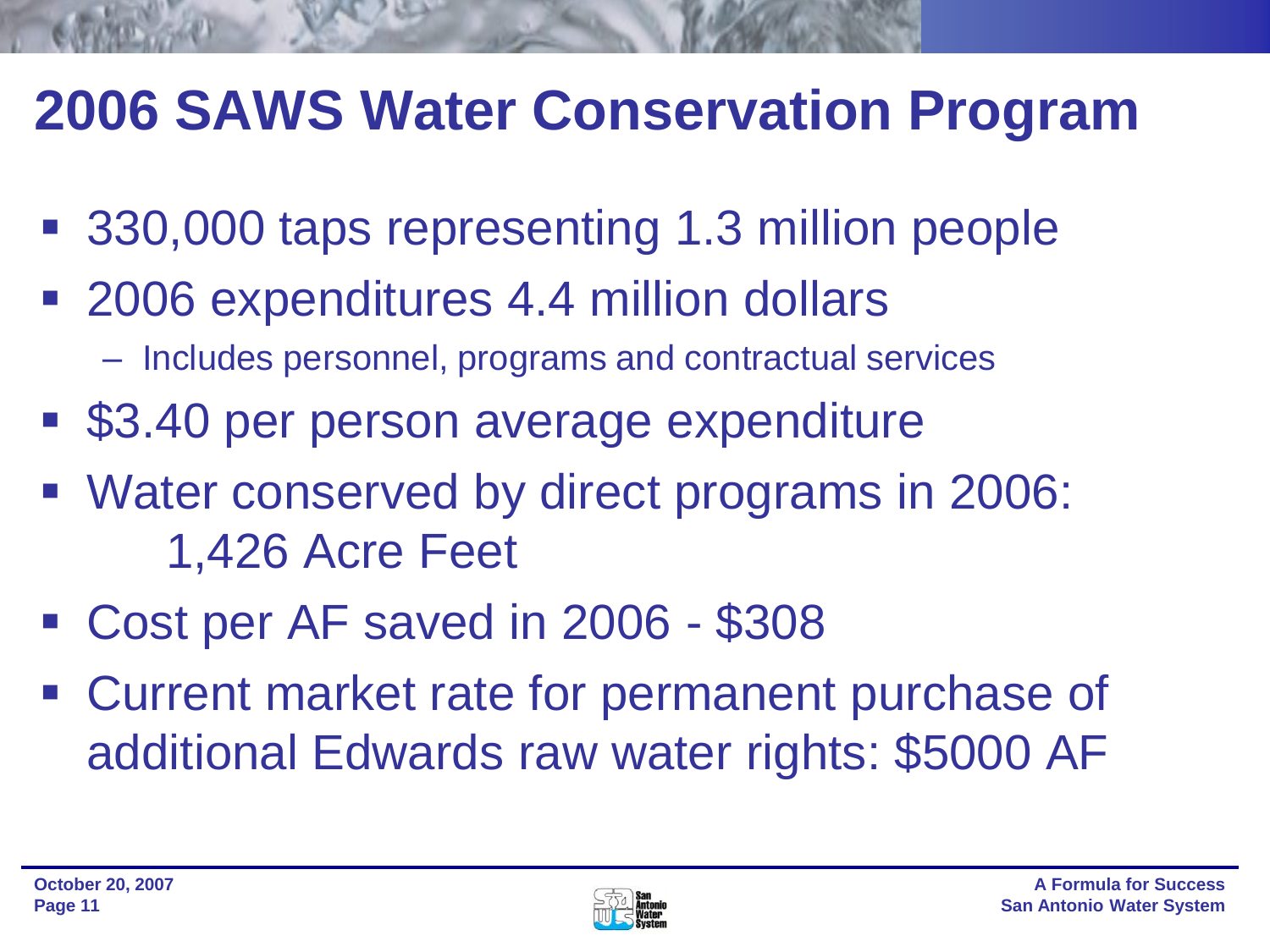## **Formula For Success in San Antonio**

- 1. Conservation Considered a Source of **Water**
- 2. Dedicated Funding
- 3. Three-pronged Approach to Activities
	- A. Public Education and Involvement
	- B. Direct Programs
	- C. Research and Analysis
- 4. Effective Regulation
- 5. Nurturing a Community Conservation **Ethic**



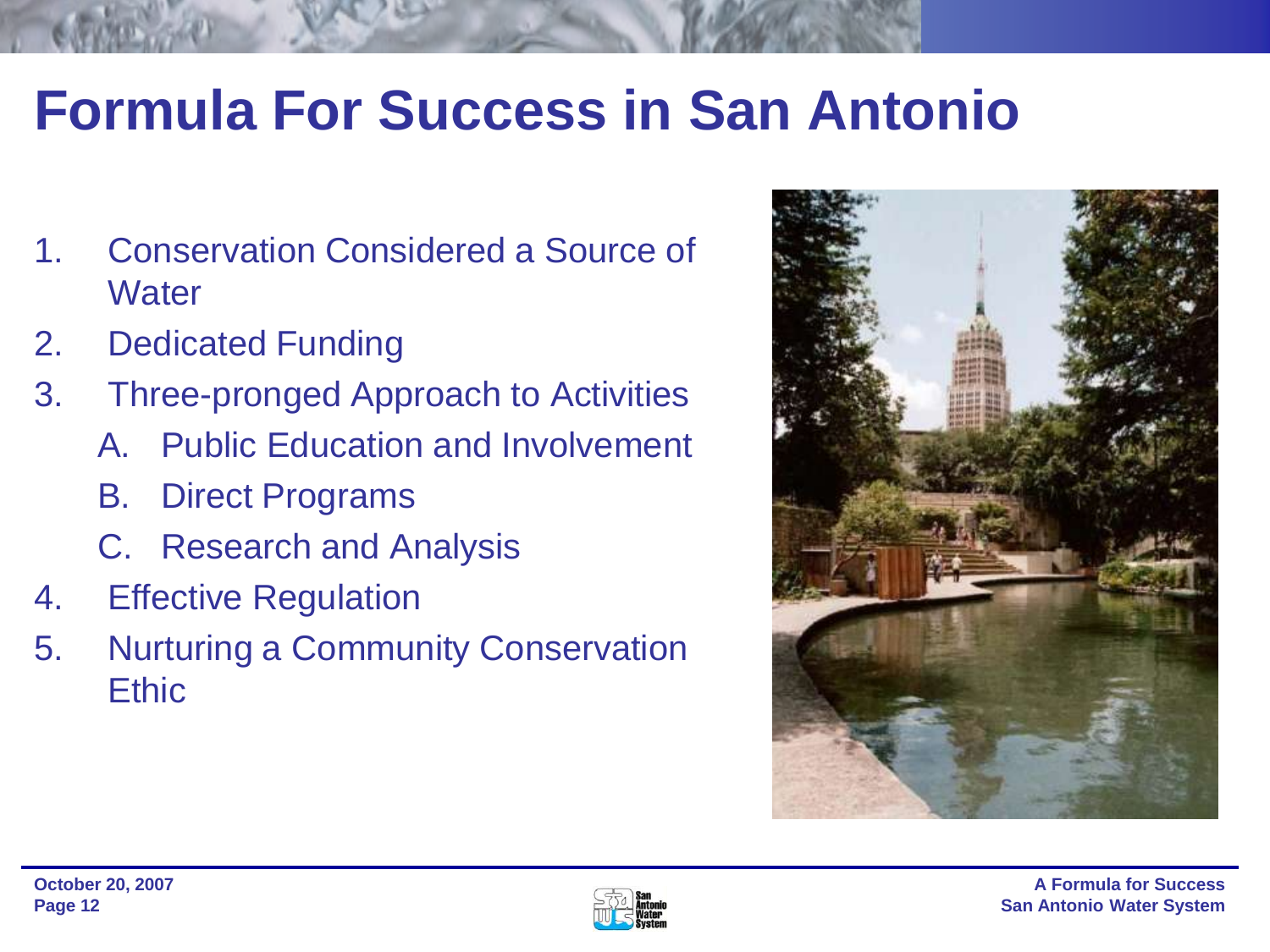## **1. Conservation: a Source of Water**

- Conservation fully integrated into water resource plan. Reflected in SAWS organizational structure
- **Program costs assessed against other water** resource options

## **2. Dedicated funding in the rate structure**

**Economic analysis on SAWS programs showed for** every \$1 spent on conservation, \$4-\$7 are saved

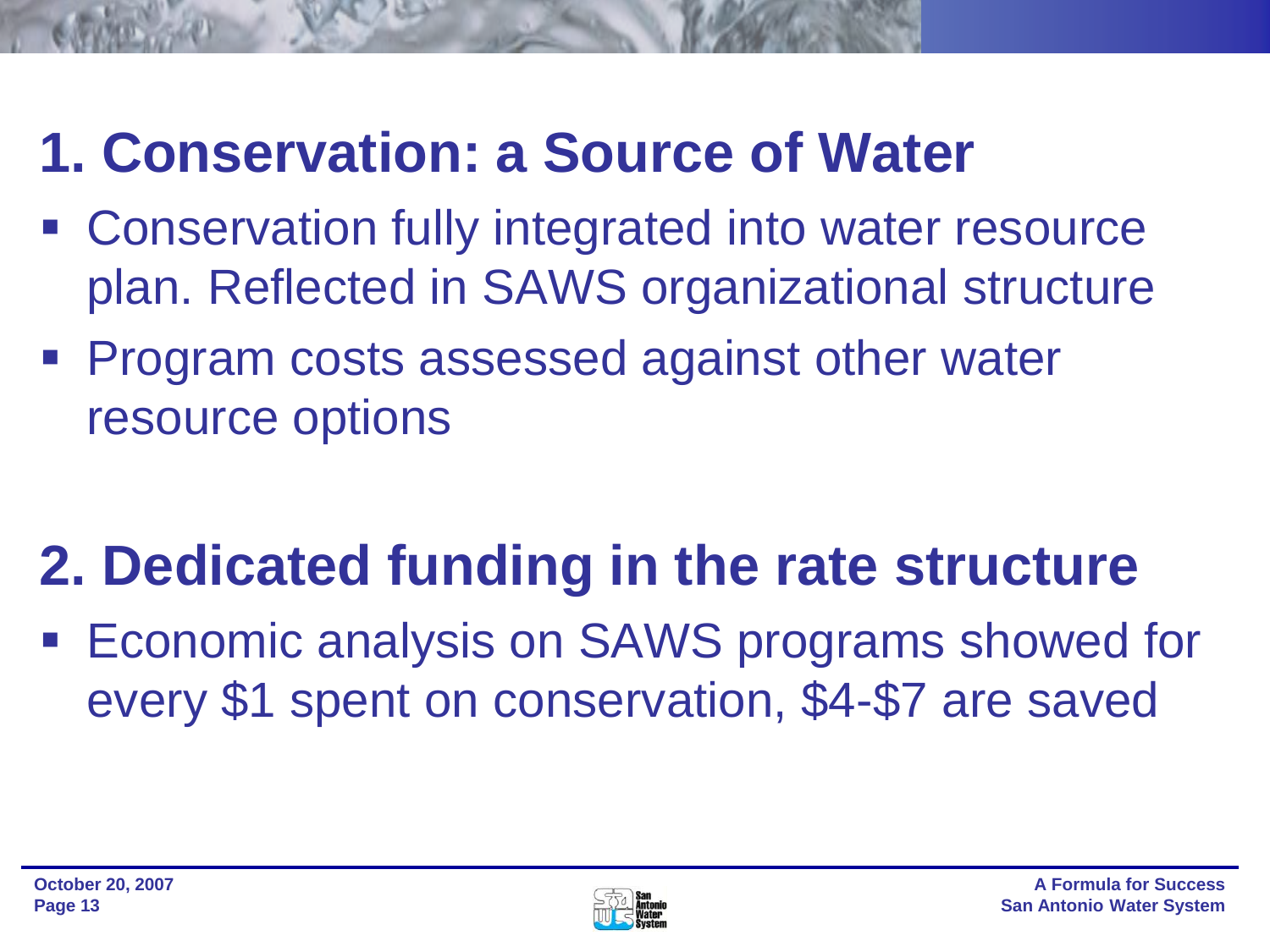- **3. Three-Pronged Approach** 
	- A. Public education and community involvement
	- B. Direct incentive programs
	- C. Research and Analysis

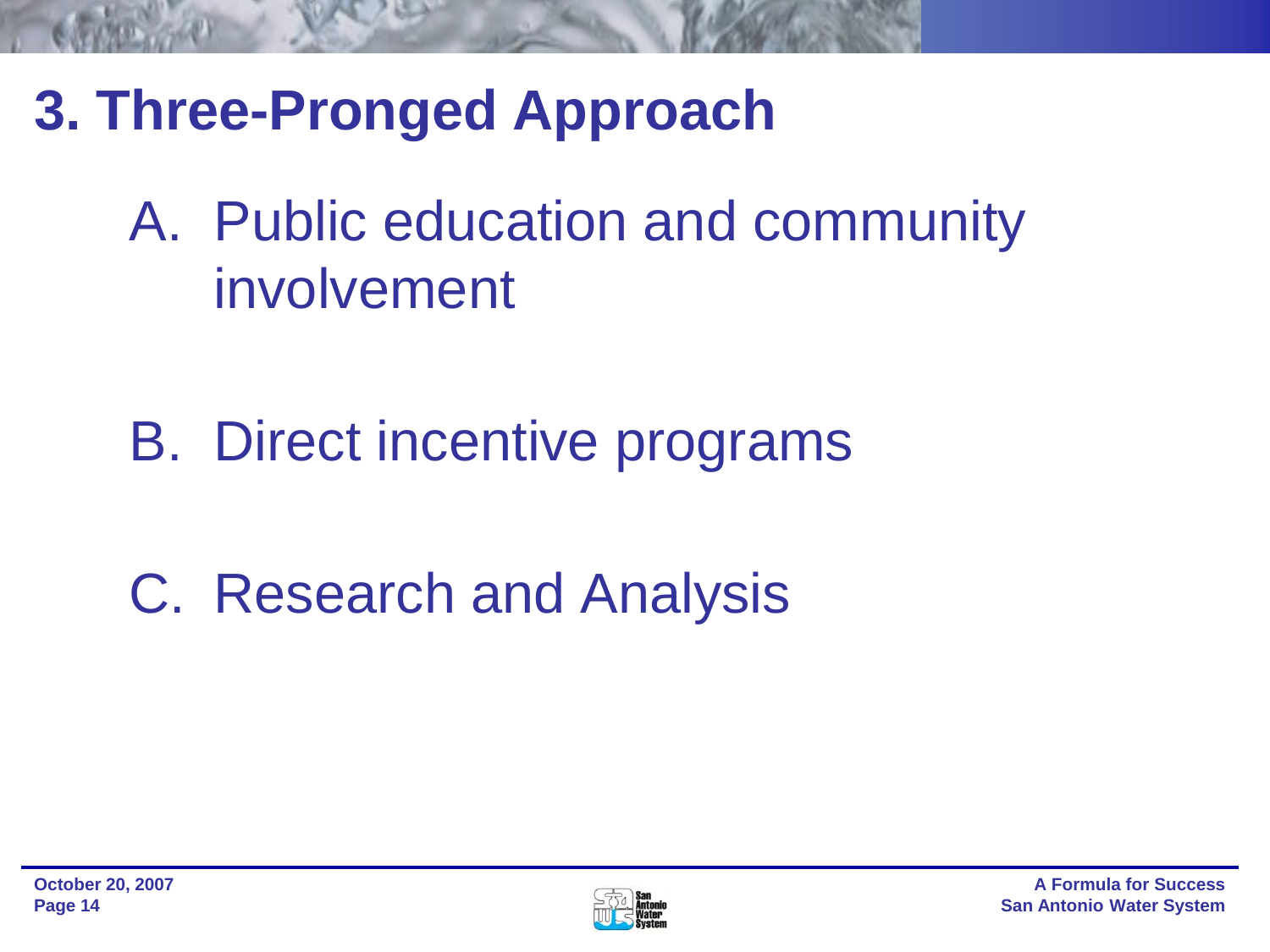## **A. Public Education The Water Bill – Know thyself**

- Everyone gets it
- Everyone reads it (at least the bottom line)
- **First best way to communicate and educate** cost effectively
- **Includes a monthly newsletter**

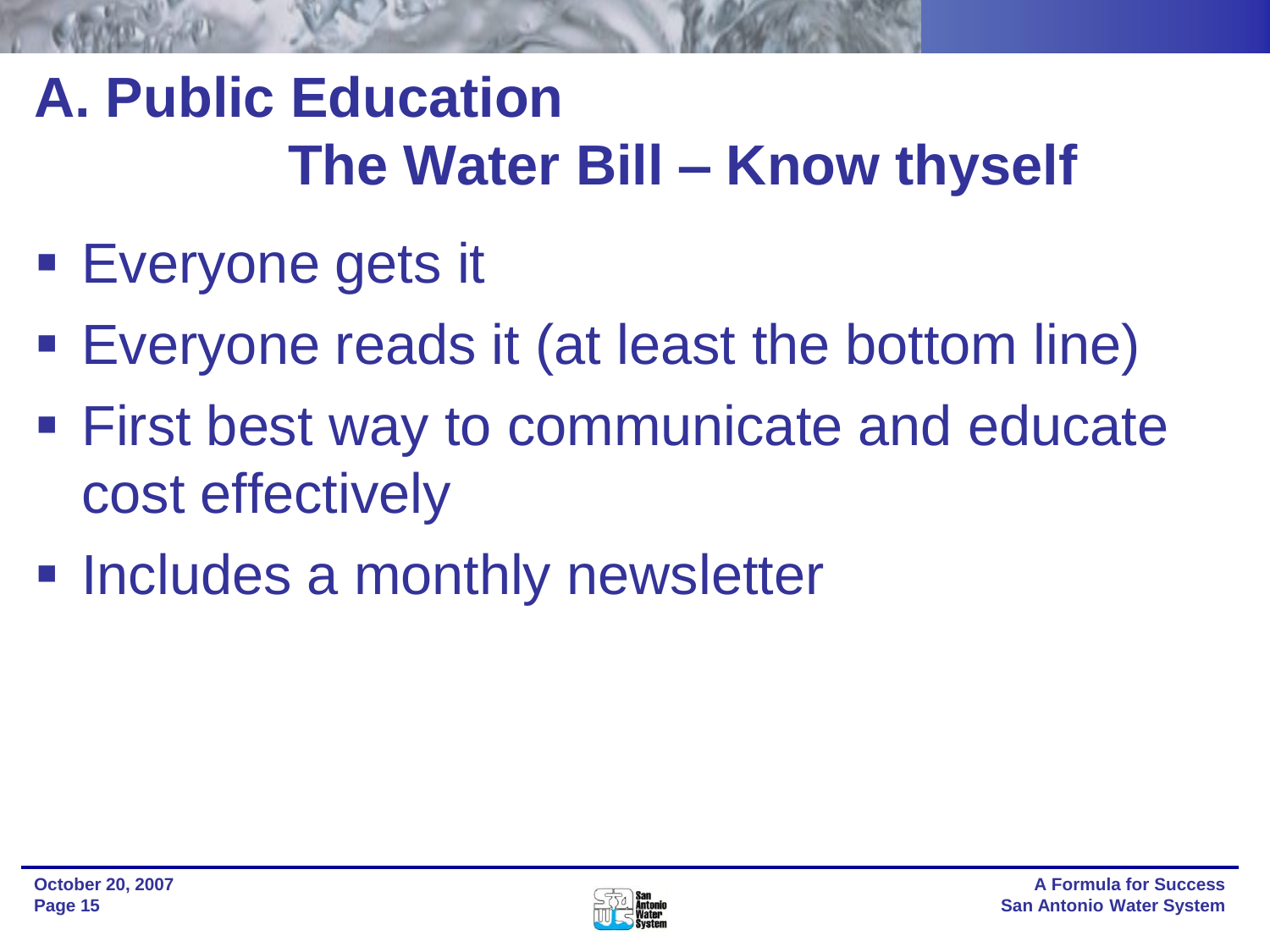



**A Formula for Success San Antonio Water System**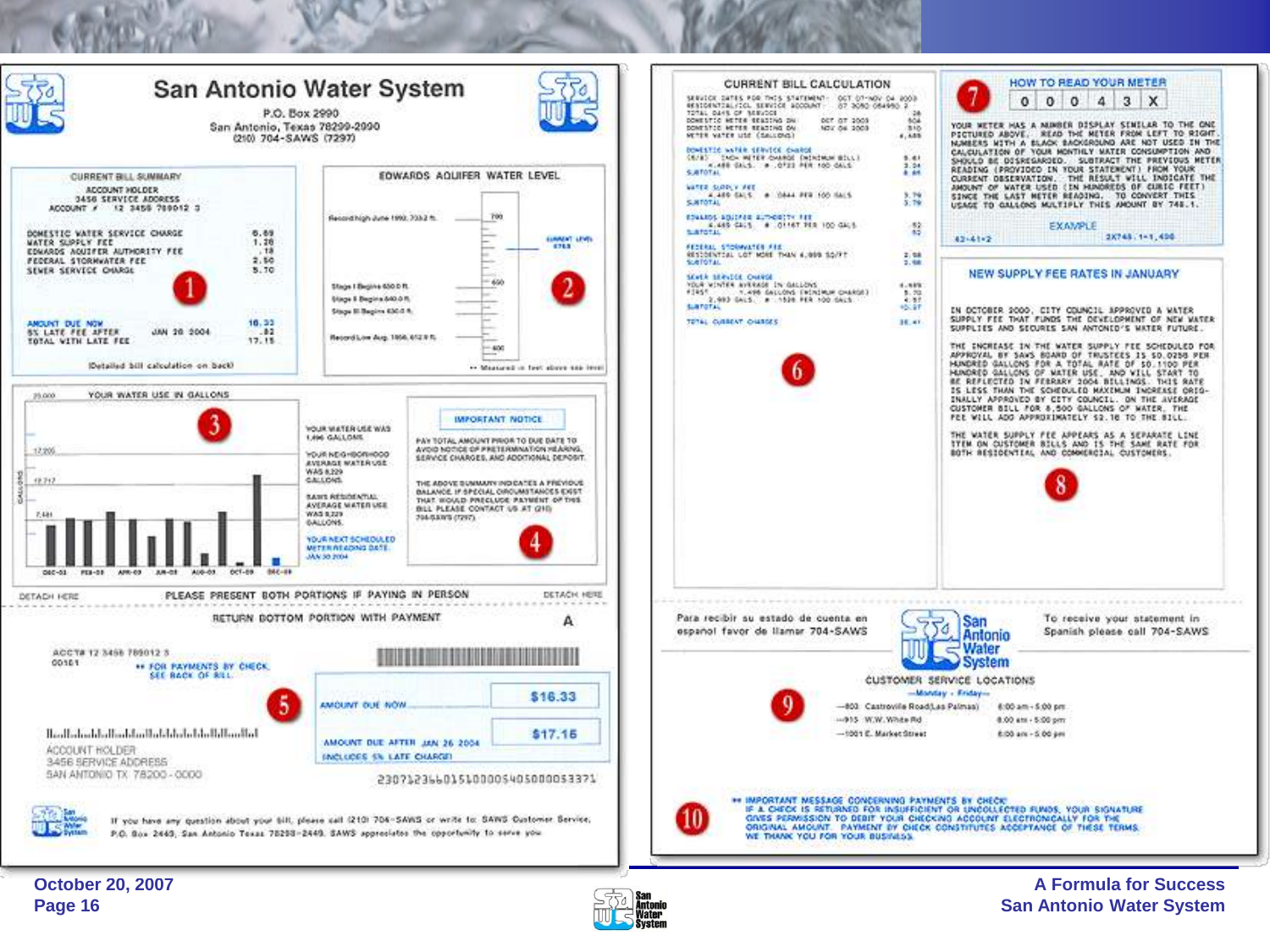## **A. Community Involvement: Stakeholders**

### **Community Conservation Committee**

- Diverse committee appointed by Board of Trustees
- Formal way to receive input
- Brings stakeholders in to the process

### **Industry Groups**

- Work with industry segments to promote Best Practices
	- Gets the word out
	- Can see others in industry are doing it
		- Greater San Antonio Builders Association
		- Green Industry Alliance
		- San Antonio Manufactures Assoc.

### The Real Estate Council of San Antonio





WASH

SOUTHWEST CAR



**ASSOCIATION** 

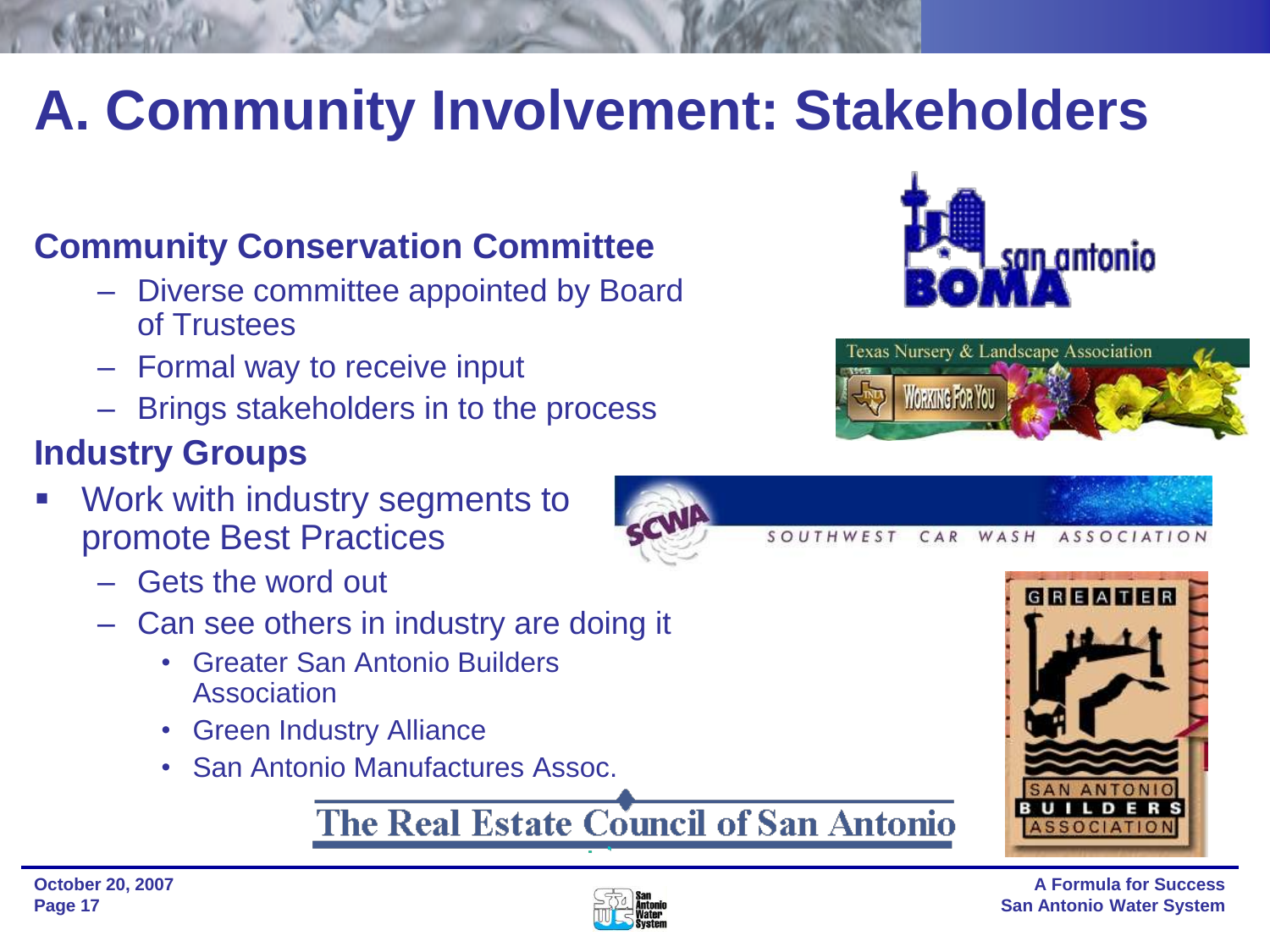## **Public Education & Community Involvement**

## **Special Events & Free Workshops**

- Contract with local volunteer groups: Master Gardeners, Botanical Society, Audubon Society, Garden Volunteers
	- Promotes "neighbor to neighbor" education
	- Extends staff resources





**A Formula for Success San Antonio Water System**

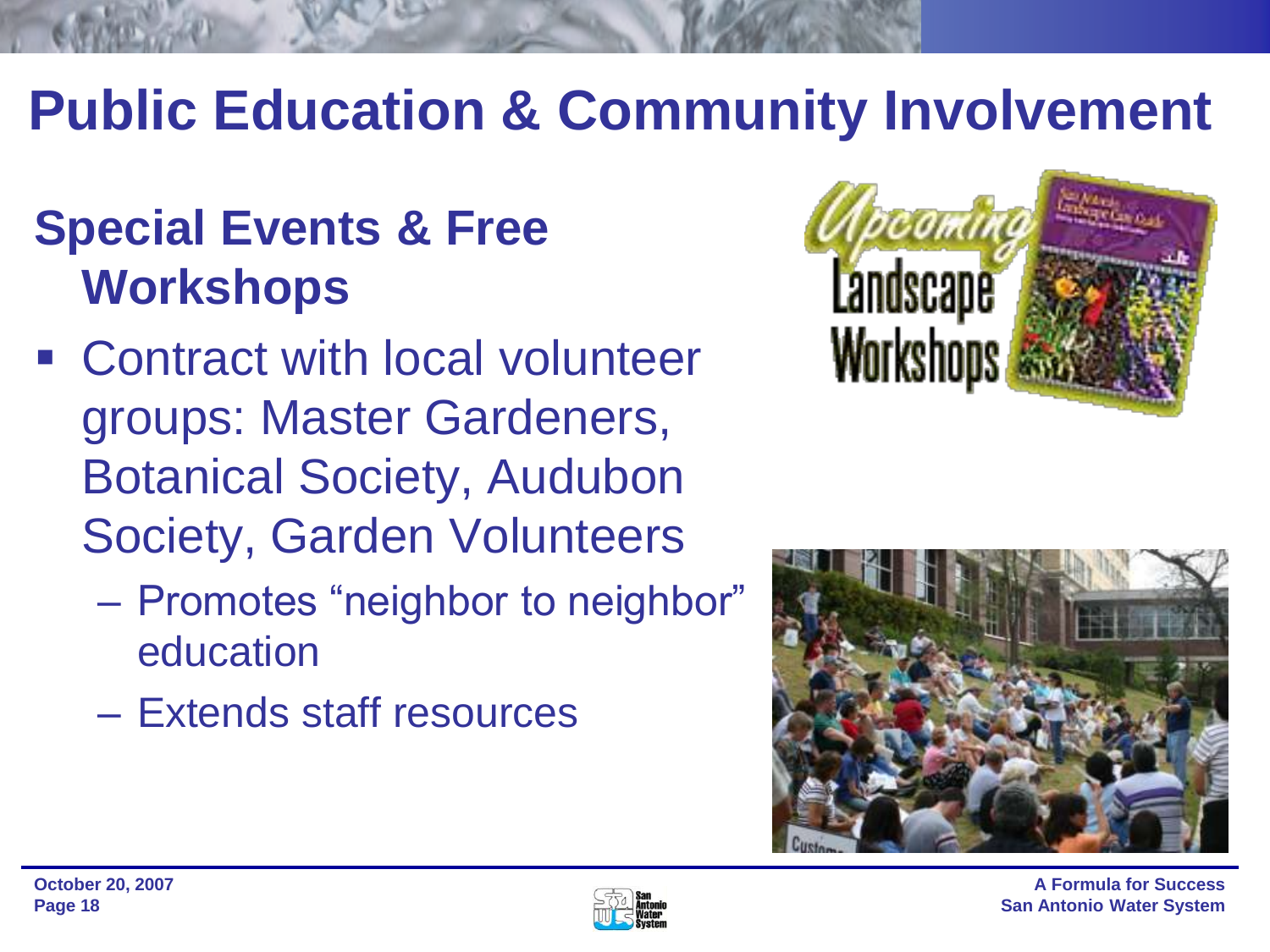## **B. Direct Programs Rebates, Services, Distribution**

- Broad range of programs for residential and commercial customers
- Gives all users an opportunity to conserve
- A customer that has benefited from a conservation program will support conservation – On the Conservation Team

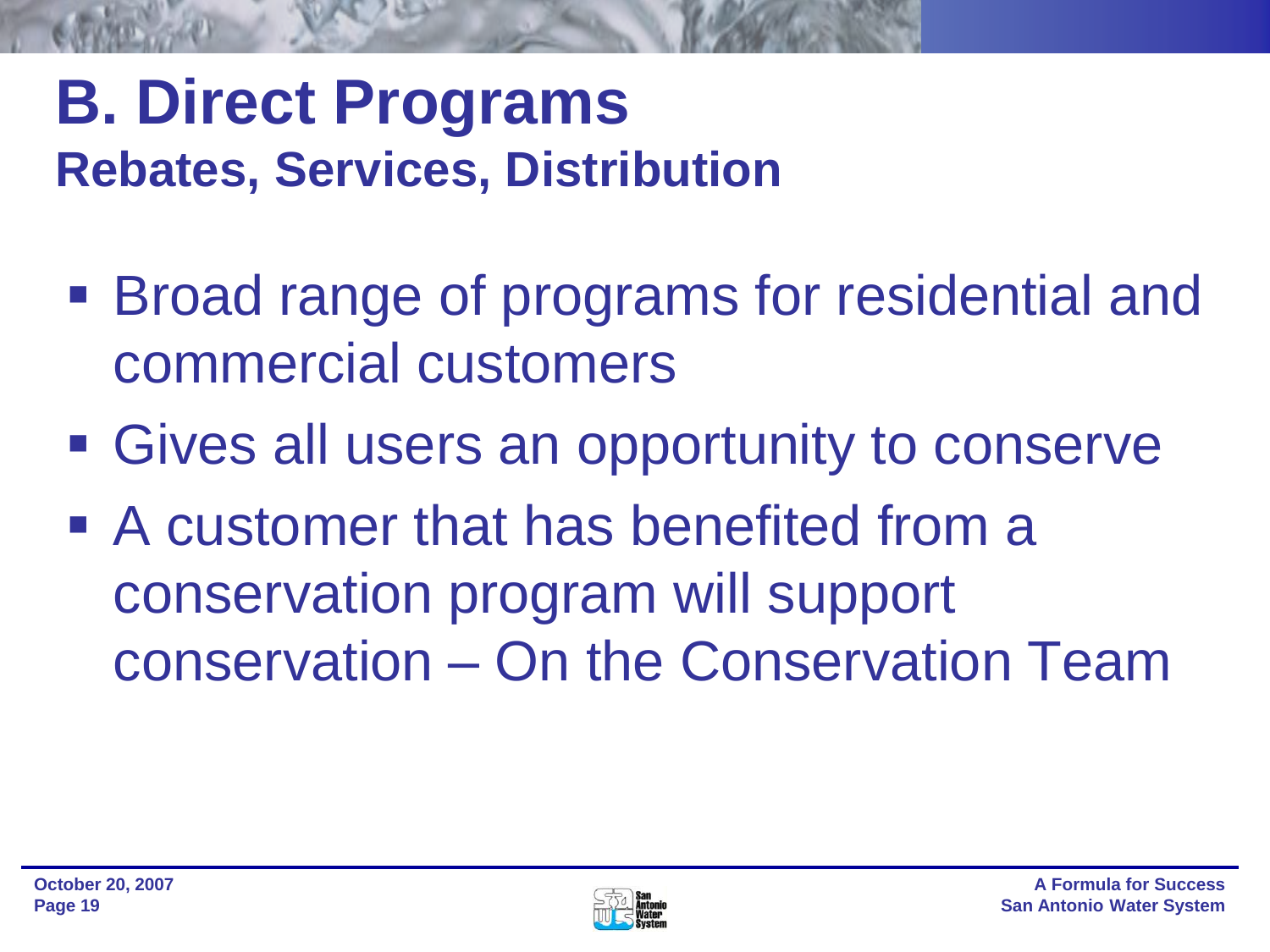## **Equipment Change vs. Behavior Change**

## Equipment Changes

- Exchanging water using equipment with equipment that uses less or no water
- **Generally thought of as** "indoor" conservation
- **Ex: HET's, spray valves,** bottle washers, car wash nozzles, shower heads
- One decision, one time, ongoing, month to month savings

## Behavior Change

- Making decisions on when and how to use water
- **Significant determinant** for successful "outdoor" conservation
- Plant material may not need water, but use will only be reduced if not irrigated
- Decision to water or not needs to be made daily

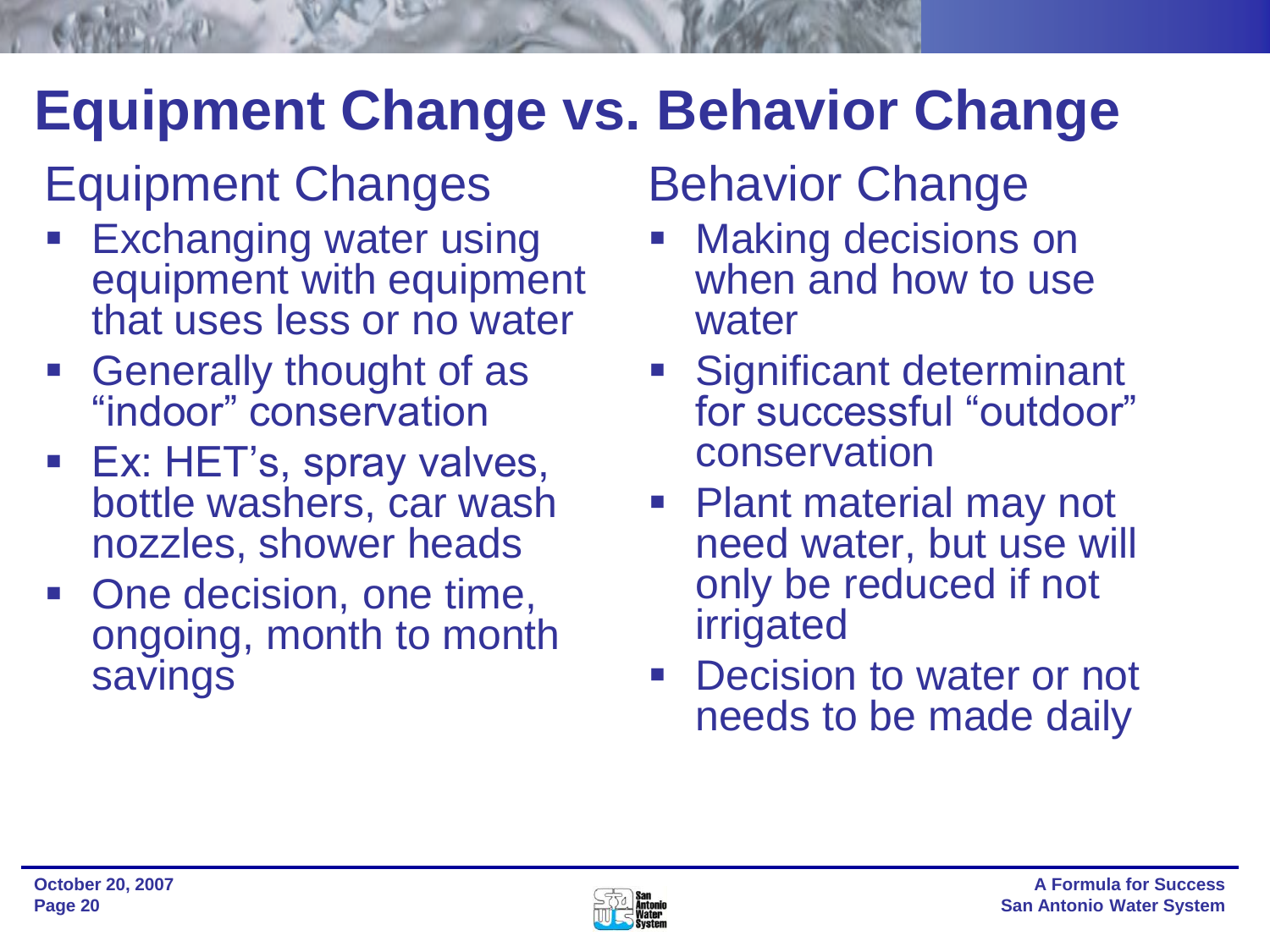## **Direct Programs- Commercial**

- Toilet Distribution
- Large-scale retrofit
- Restaurant Retrofit
- Landscape Rebates
- Landscape **Certification**
- Builders Certification
- Free Workshops
- Watersaver Awards









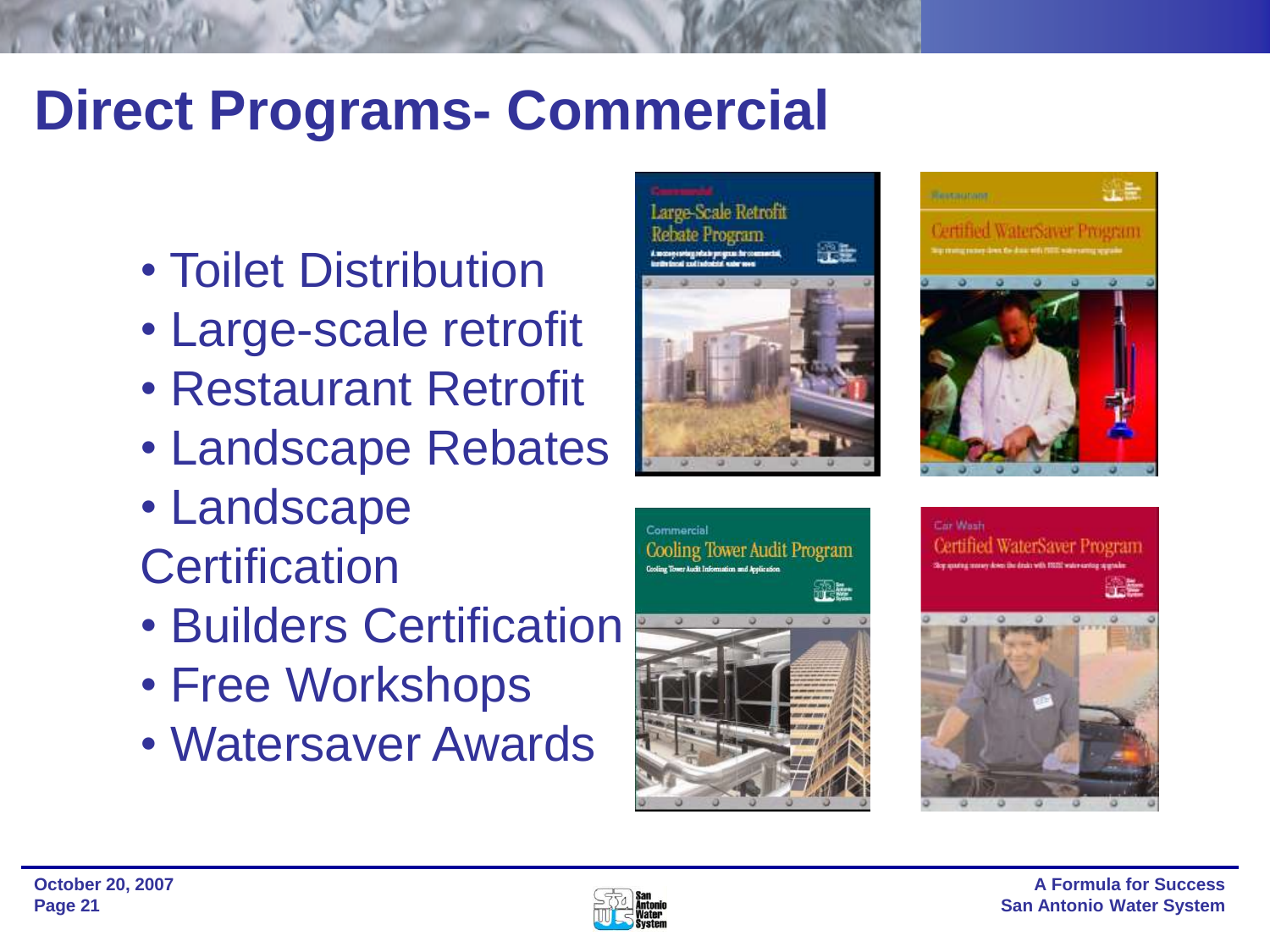## **Direct Programs - Residential**



**Home Water Audit** 

Want to keep money from going down the drain?



- Toilet Distribution
- Landscape Rebates
- Plumbers to People
- Home Water Checkups
- Washing Machine Rebate
- Irrigation Advice
- **Free Workshops**
- **Events**







### Wash Right Get a \$100 rebate and really clean up with a new washer.



Watersaver Landscape

Saving water and money, landscaping never looked prettier.



## Kick the Can

It's a great way to save money and water.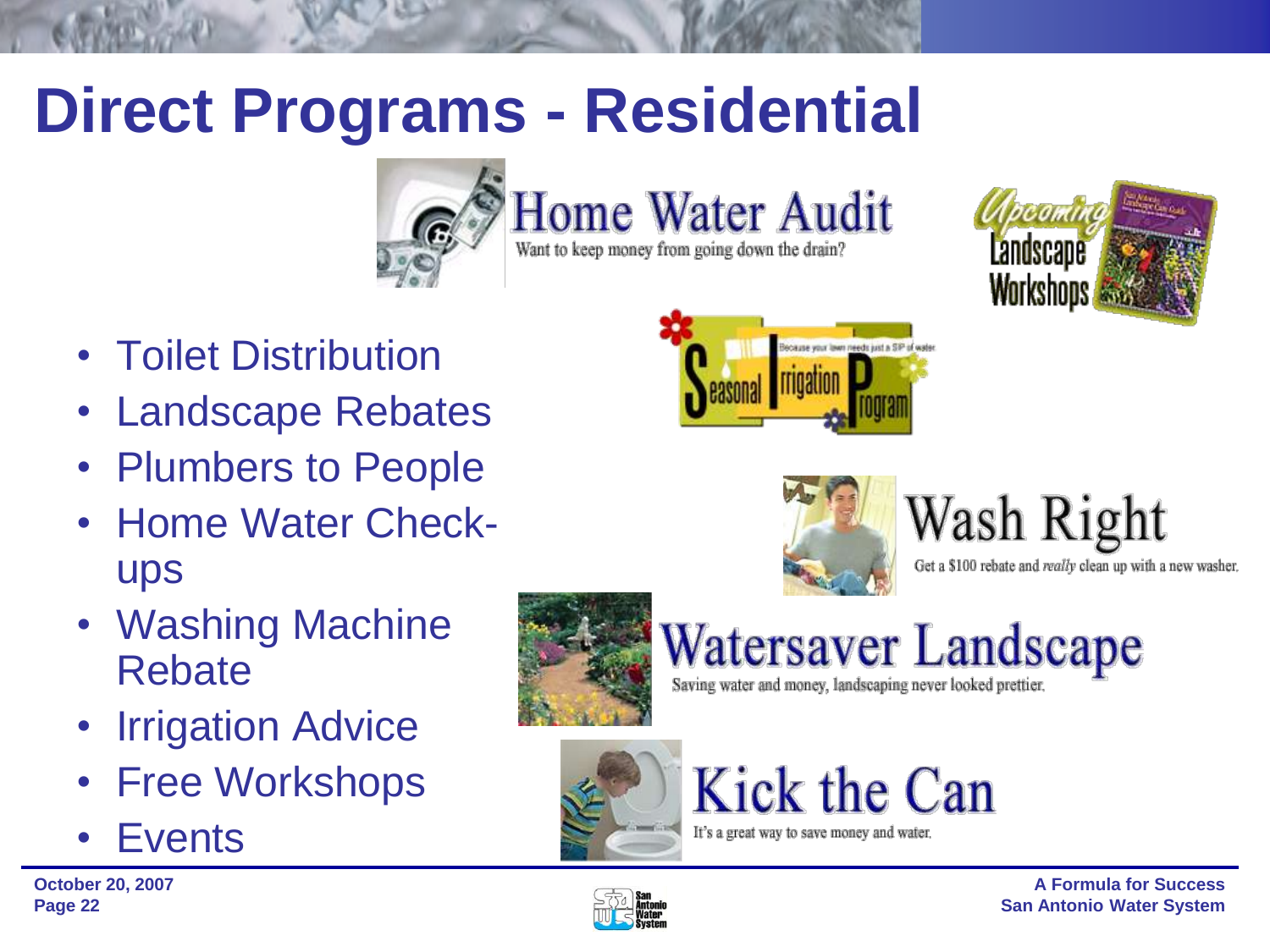## TOILET DISTRIBUTION PROGRAMS

**Goals**: 2006 Direct Program Goal = 1,430 Acre-Feet (1 GPCD) Annual Objectives: 17,835 Toilet Retrofits 803 Acre-feet Saved in 2006

> 18,789 Toilet Retrofits 799.17 Acre-Feet Saved in 2006 **99.5% of Total Goal Accomplished in 2006**



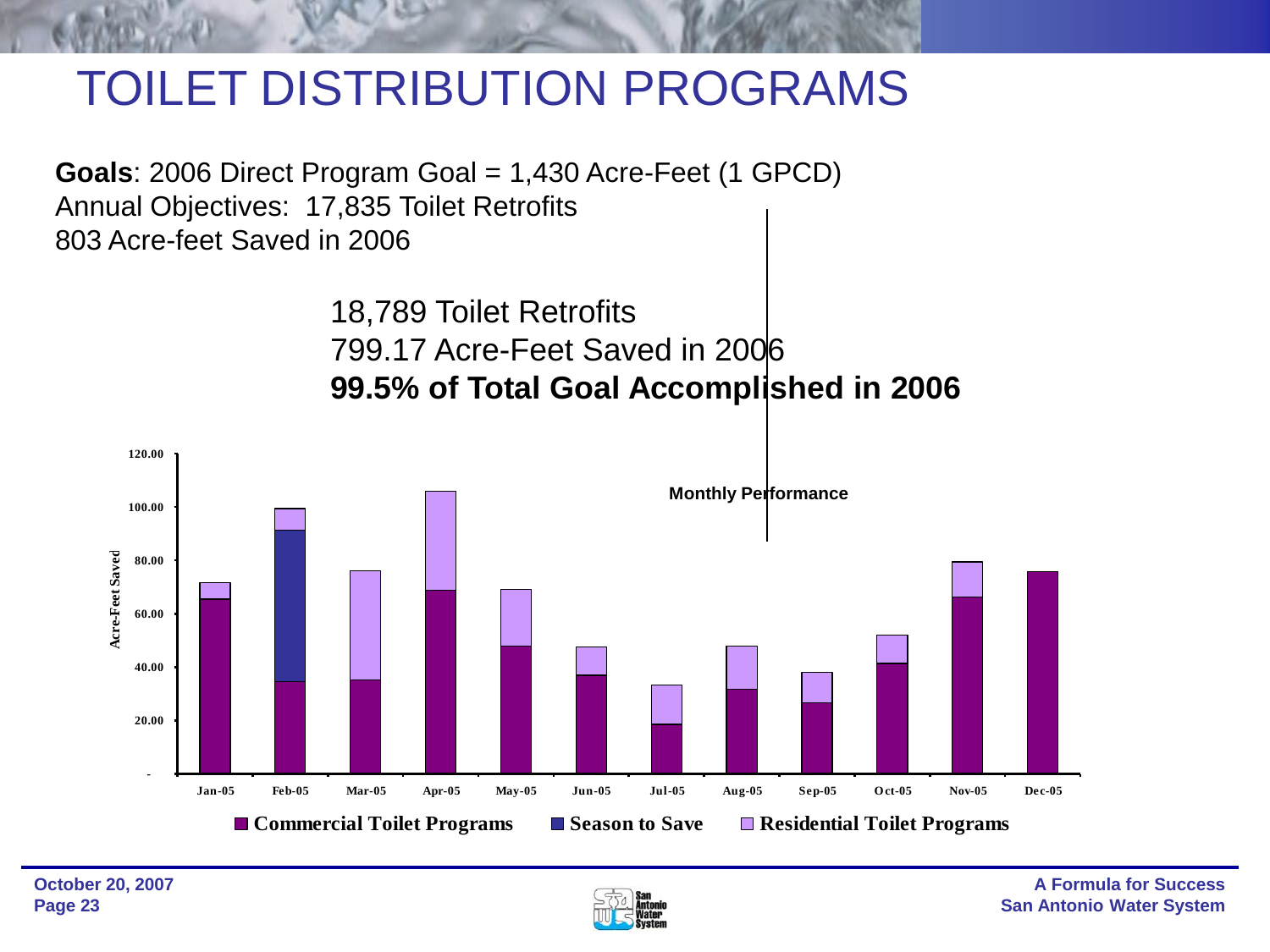## **Other Conservation Programs**

759.21 Acre-Feet Saved in 2006 120% of Goal in 2006!



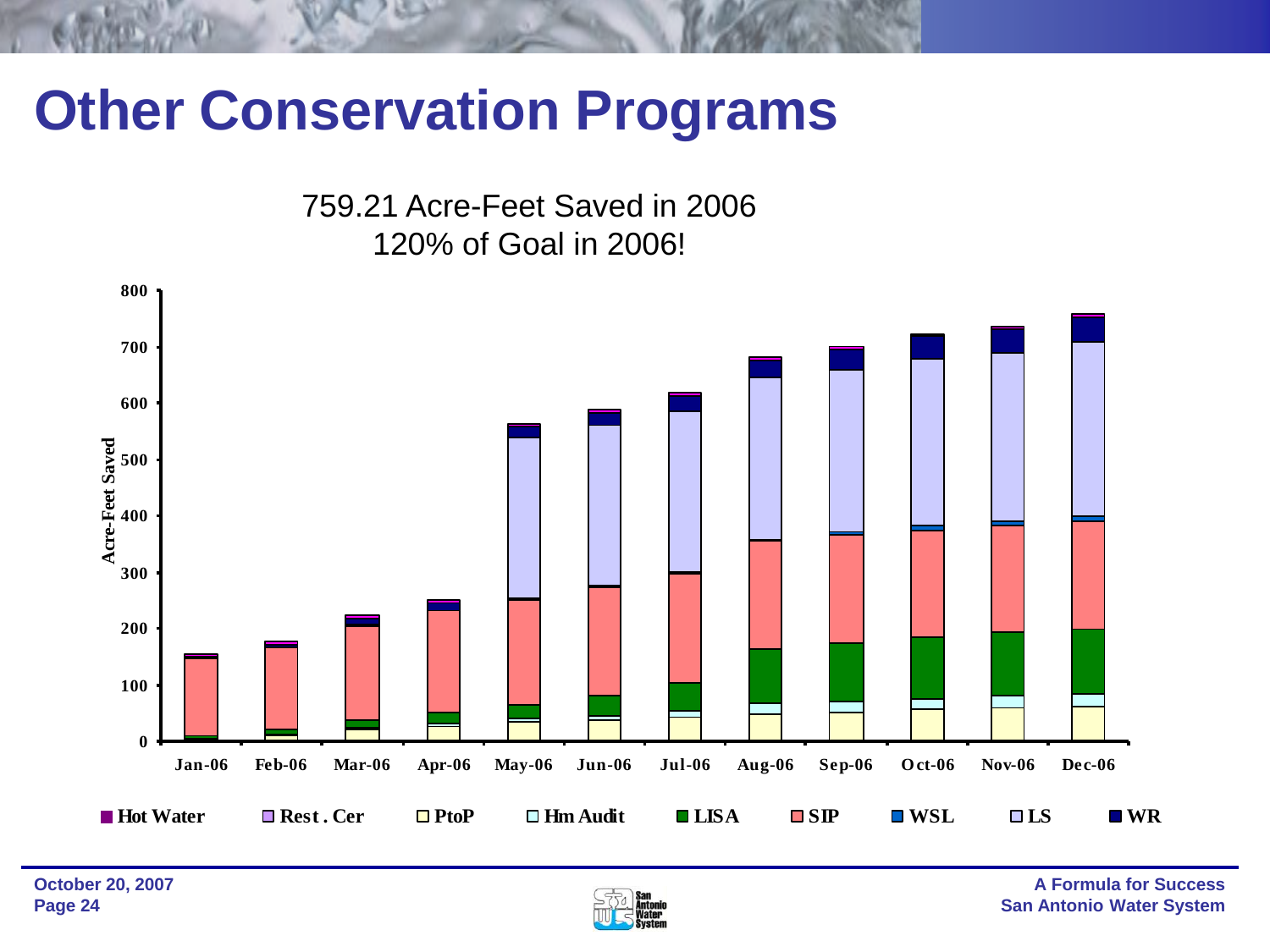#### Iram – H Hotel Retrofit Program – Hilton Palacio del Rio



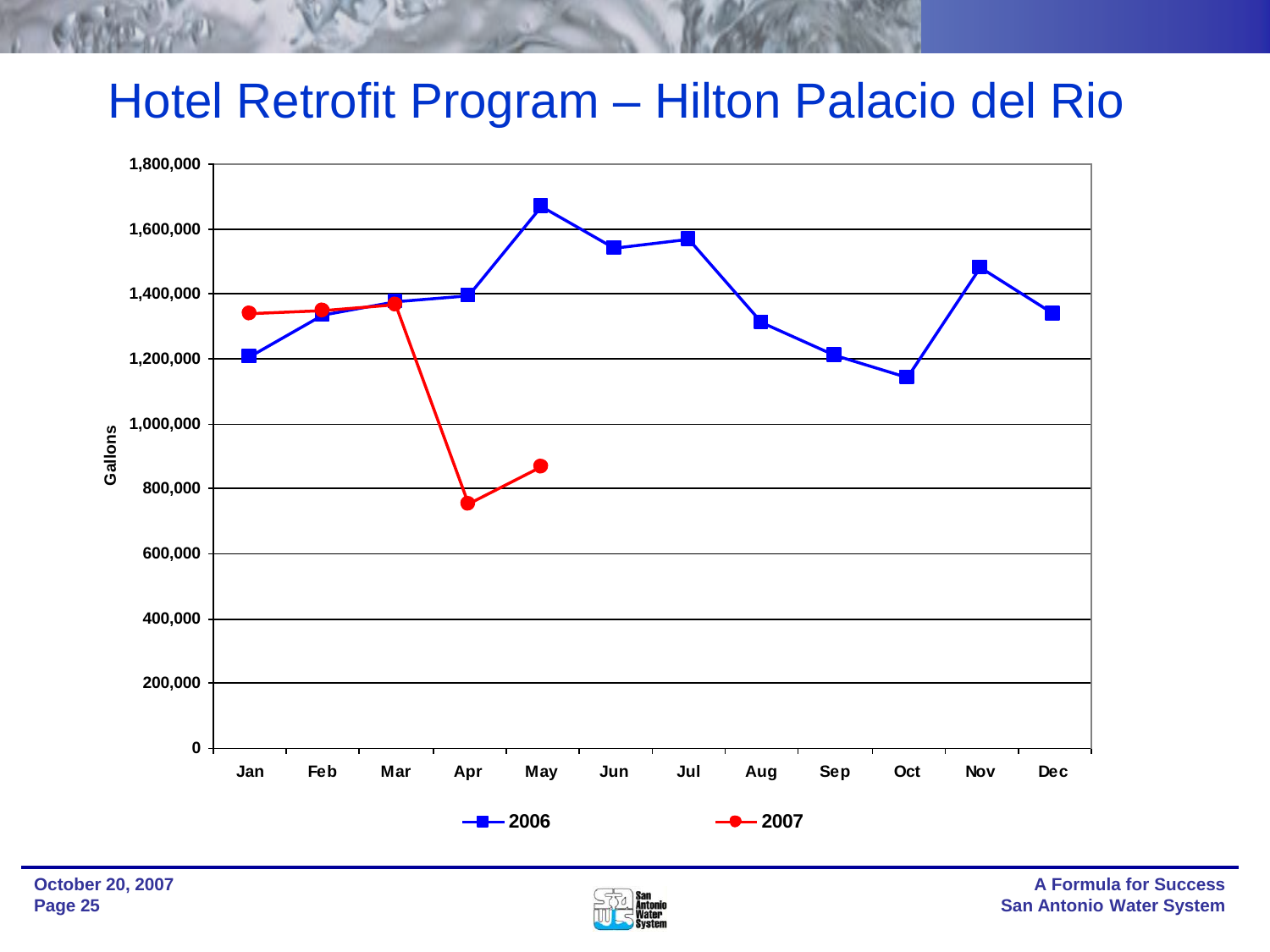| <b>Top Commercial Water Users</b>  |                                  |                                |                                                                                  |  |  |  |  |
|------------------------------------|----------------------------------|--------------------------------|----------------------------------------------------------------------------------|--|--|--|--|
| <b>Tap</b>                         | <b>Customer Name</b>             | 2005 Annual Consumption        |                                                                                  |  |  |  |  |
| <b>City of San Antonio</b>         |                                  |                                |                                                                                  |  |  |  |  |
| 051013/<br>293164                  | <b>SA Zoo</b>                    | 75,552,863                     | Potential water savings of 459 million<br>gallons                                |  |  |  |  |
| <b>Commercial Laundry</b>          |                                  |                                |                                                                                  |  |  |  |  |
| 086892                             | <b>Martin Laundry</b>            | 44,037,655                     | Waiting for return call                                                          |  |  |  |  |
|                                    |                                  | <b>Correctional Facilities</b> |                                                                                  |  |  |  |  |
| 136467                             | Wackenhut Corp.                  | 47,157,979                     | <b>Audit- Laundry Services</b>                                                   |  |  |  |  |
| <b>Food/Beverage Manufacturing</b> |                                  |                                |                                                                                  |  |  |  |  |
| 172877                             | Pepsi Cola Bottling              | 69,797,776                     | Moved cooling tower from 1.28 to 4 cycles                                        |  |  |  |  |
| 349303                             | <b>Cot Beverages</b>             | 53,792,879                     | Audit; waiting for return call                                                   |  |  |  |  |
| 314378                             | <b>Reddy Ice</b>                 | 19,003,984                     | Replaced 4 toilets                                                               |  |  |  |  |
| <b>Hospitals</b>                   |                                  |                                |                                                                                  |  |  |  |  |
| 154215                             | <b>Bexar County Hospital</b>     | 107,085,930                    | <b>Audit</b>                                                                     |  |  |  |  |
| 267152                             | <b>Bexar County Sheriff/Jail</b> | 101,024,172                    | Waiting for return call                                                          |  |  |  |  |
| <b>Retail</b>                      |                                  |                                |                                                                                  |  |  |  |  |
| 156886                             | <b>Grande Ford</b>               | 23,758,908                     | <b>Contact made- turned off Dino-wash</b><br>(Saved 21 million gallons per year) |  |  |  |  |
| <b>Theme Park</b>                  |                                  |                                |                                                                                  |  |  |  |  |
| 295587                             | <b>Fiesta Texas</b>              | 81, 204, 759                   | Potential to save 12 million gallons                                             |  |  |  |  |
| <b>October 20, 2007</b>            |                                  | $572$ San                      | A Formula for Success<br><b>Construction of the Material Construction</b>        |  |  |  |  |

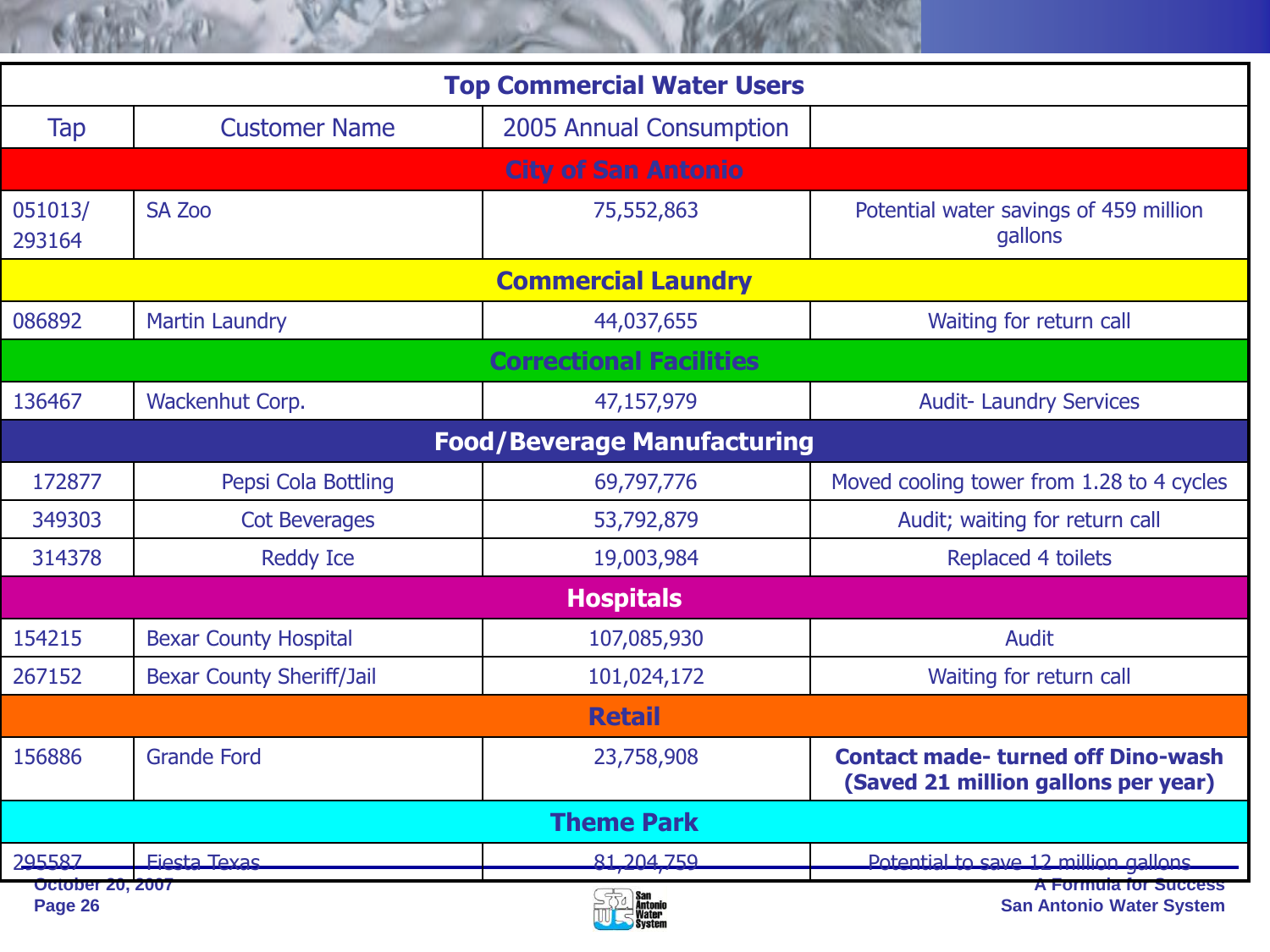## **Analyzing Conservation Potential: The ZOO**

- Industrial flush valve toilets- 7 GPF to 1.6 GPF=**12,700,800 gals/year**
- 2 Soft Serve Ice Cream Machines = **876,000 gals/year**
- 4 ice machines water to air cooled **=1,532,051 gals/year** Faucet aerators **=540,000 gals/year**

## **Total estimated annual water savings: 15,648,851 gallons**



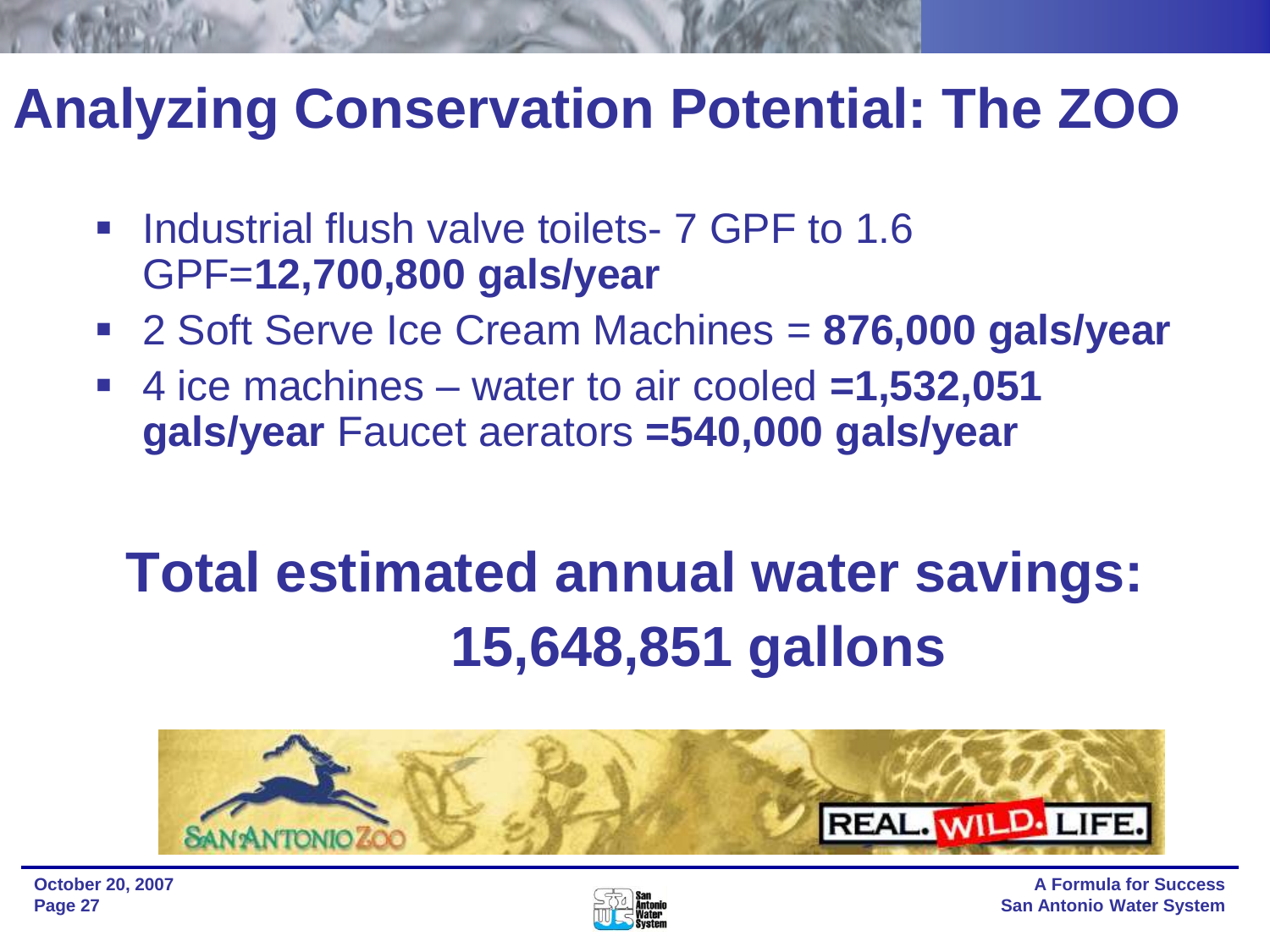## **C. Research & Analysis-Turfgrass Research**

- Drought tolerant grass required in all new construction
- **-** Defined as the ability to survive 60 days in the summer without supplemental irrigation
- Protects homebuyers investment in landscape
- Negotiated study with stakeholders (turf grower industry) to determine which varieties could meet standard.
- **Funded the study site and hired** TAMU to conduct the research
- Growers had significant input into the research protocols



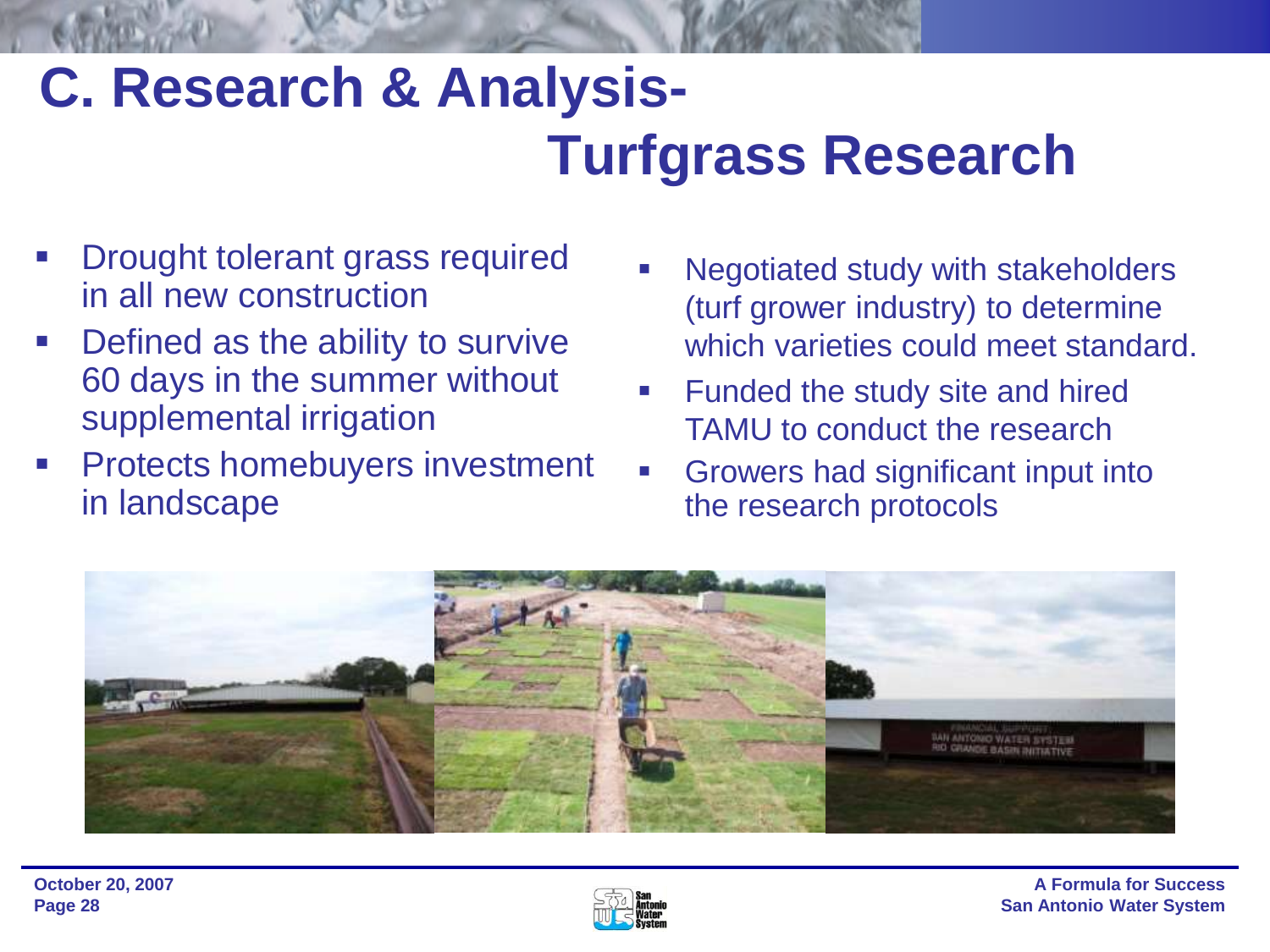## **Research & Analysis** Top Residential User Analysis

### **Initial Goal –**

### **Quick Water Use Reductions**

- Target our top 1% residential water users
	- 3300 customers using >43,000 gals/month vs. SAWS average of 9200 gals/month
- Sent a "call for action" letter that included a self audit and an offer of a free home and irrigation analysis

### **Long term Goals**

- Analyze water use
- Identify opportunities for additional conservation
- Tailor outreach to customer need
- **Implement outreach plan**

### **Water Use vs. Customer Action**

- Highest users requested home visits and reduce by the greatest percentage
- **Lowest users completed and** returned self audit and reduced use
- **Nid-users did not respond to SAWS** and reduced use by the least amount

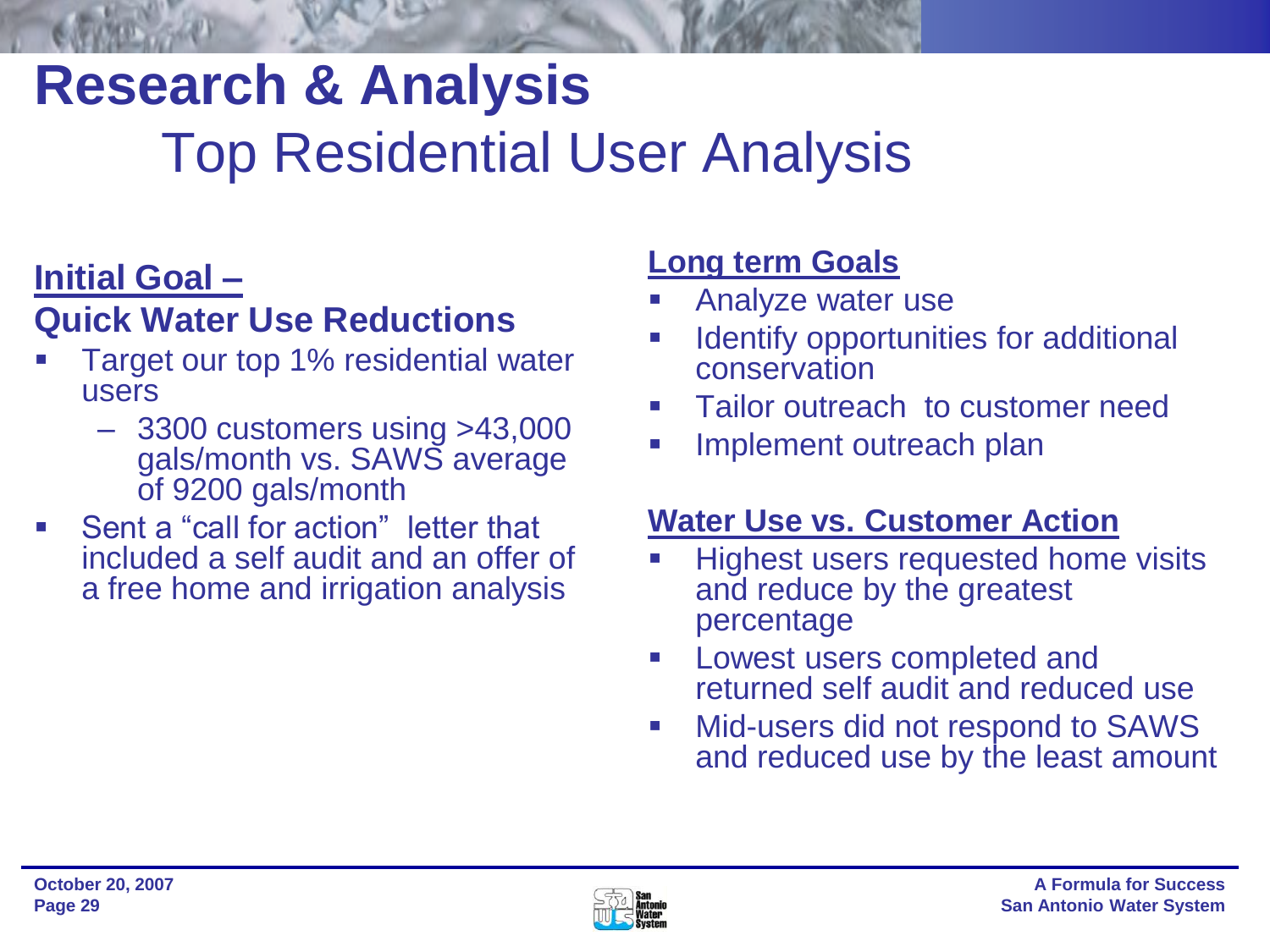## **Self Audit vs. SAWS Audit**

| <b>Common Problems Found</b>     | <b>Self Audits</b> | <b>SAWS Audits</b> |
|----------------------------------|--------------------|--------------------|
| <b>Indoor Leaks</b>              | 20                 | 74                 |
| <b>Outdoor Leaks</b>             | 46                 | 97                 |
| <b>Irrigation System Leaks</b>   | 25                 | 66                 |
| <b>Outdoor Faucet Leak</b>       | 7                  | 6                  |
| <b>Other leak</b>                | 4                  | 3                  |
| <b>Yard Pipe Leak</b>            | 3                  | $\overline{2}$     |
| <b>Pool Leak</b>                 | 7                  |                    |
| <b>Irrigation Clock Settings</b> | 0                  | 20                 |

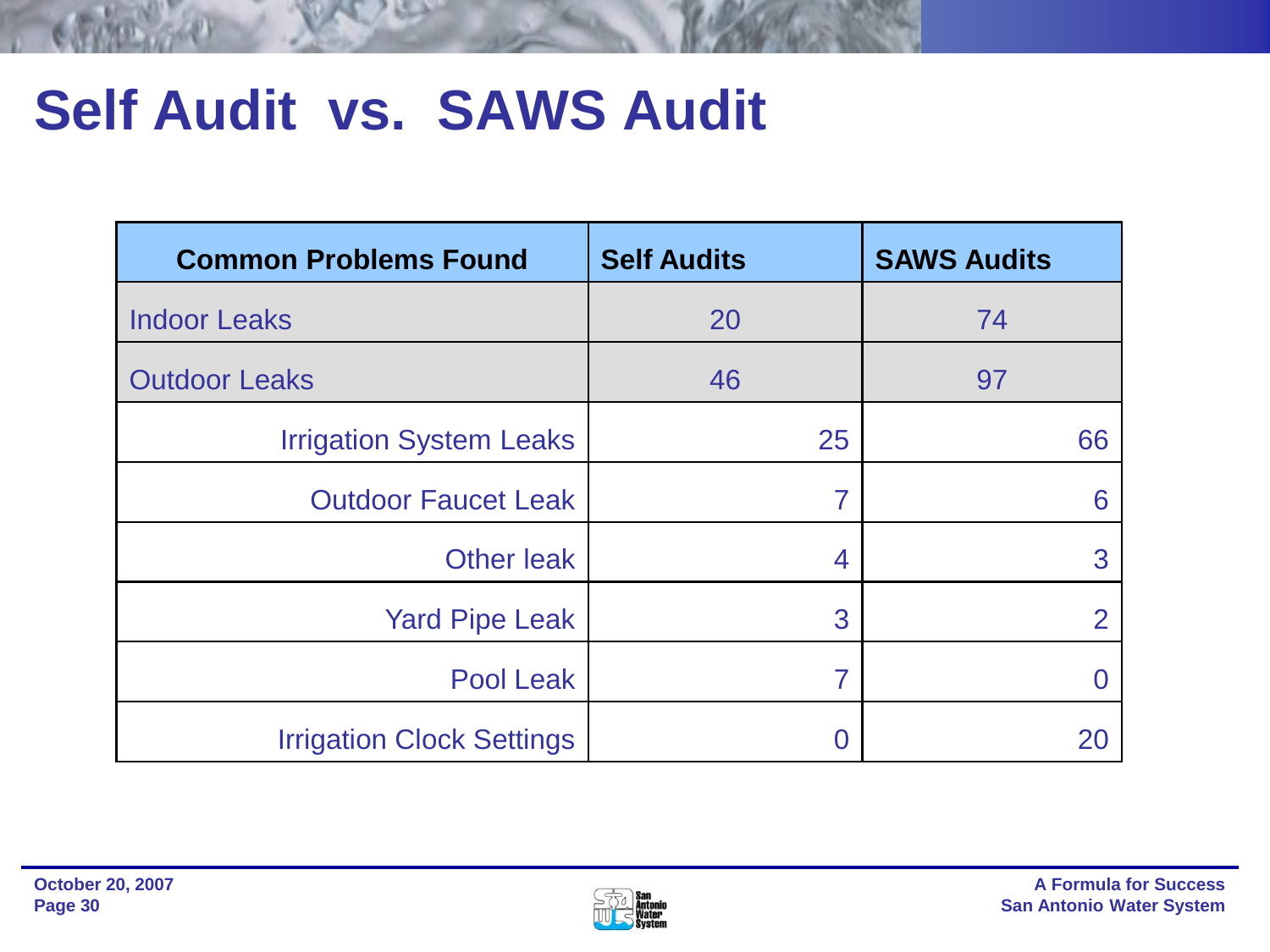### **Top Residential Water Customers Based on 10% Response rate (306 out of 3273)**

| <b>Action Taken</b><br>(# Customers) | <b>Average Monthly Reduction</b><br>per residence<br>$(Aug - Dec)$ | <b>Total Reduction per</b><br><b>residence</b><br>(Average monthly x 5)<br>months) |
|--------------------------------------|--------------------------------------------------------------------|------------------------------------------------------------------------------------|
| <b>No Action</b><br>(2967)           | 843.32 gals.                                                       | 4216.61 gals.                                                                      |
| <b>Self-Audit</b><br>(123)           | 3099.47 gals.                                                      | 15497.37 gals.                                                                     |
| <b>SAWS Audit</b><br>(183)           | 5199.10 gals.                                                      | 25995.48 gals.                                                                     |

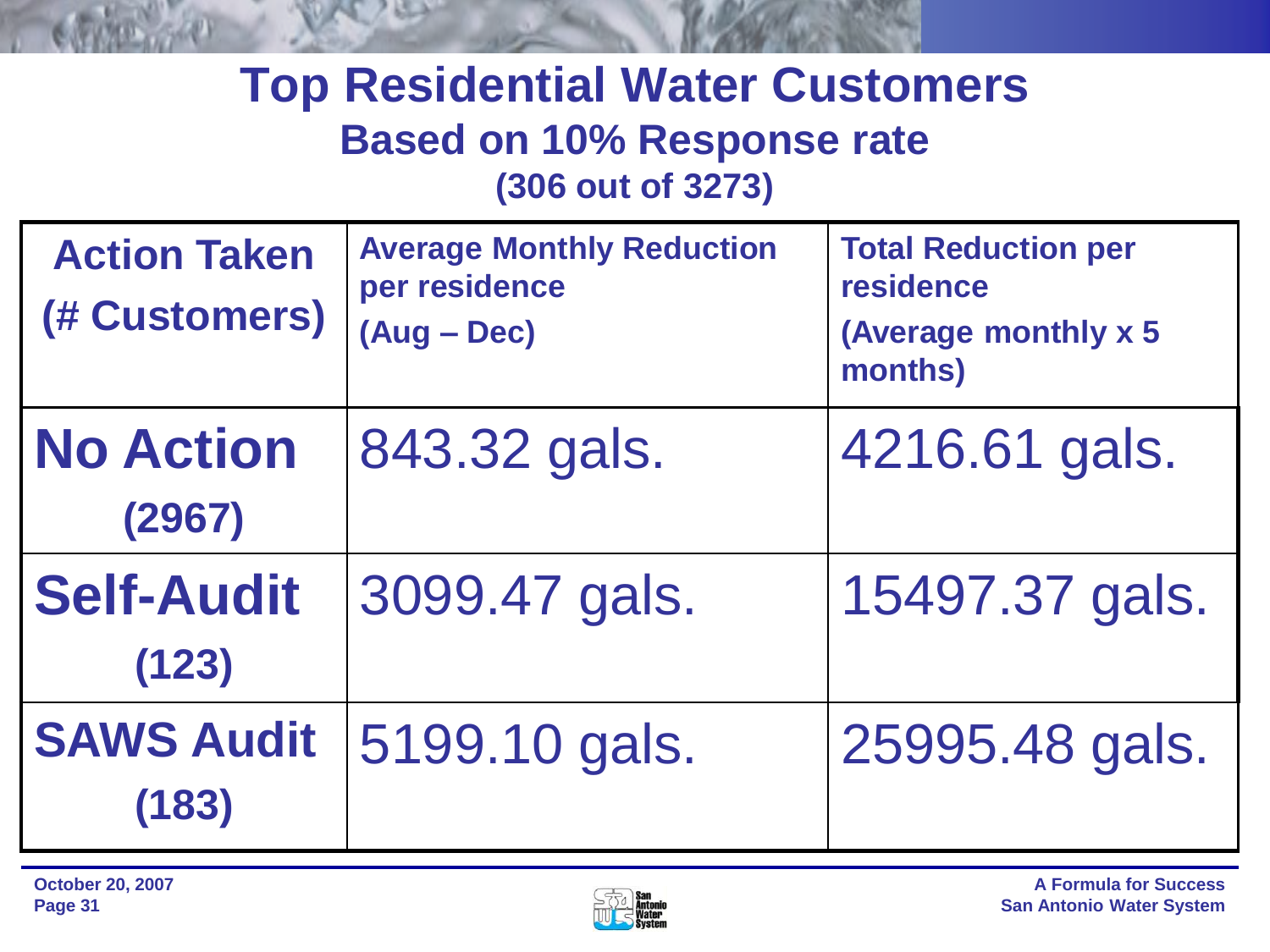## **Analysis –**



# Watersaver LandScape

| <b>Watersaver Rebate</b>               | <b>Bonus (75)</b> | No Bonus (58)   |
|----------------------------------------|-------------------|-----------------|
| Avg. Savings/Over Target               | 42.27%            | 52.52%          |
| Range of Savings/Over<br><b>Target</b> | 1.61%-96.68%      | 1.83%-205.37%   |
| Avg. Lot Size                          | $0.52$ acres      | 0.76 acres      |
|                                        | $0.0683 - 3.32$   | $0.1263 - 3.32$ |
| <b>Range of Lot Size</b>               | acres             | acres           |
| <b>Had No Design Assistance</b>        | 49                | 18              |
| <b>Had Design Assistance</b>           | 26                | 40              |
| <b>Has No Irrigation System</b>        | 49                | 10              |
| <b>Has Irrigation System</b>           | 26                | 48              |

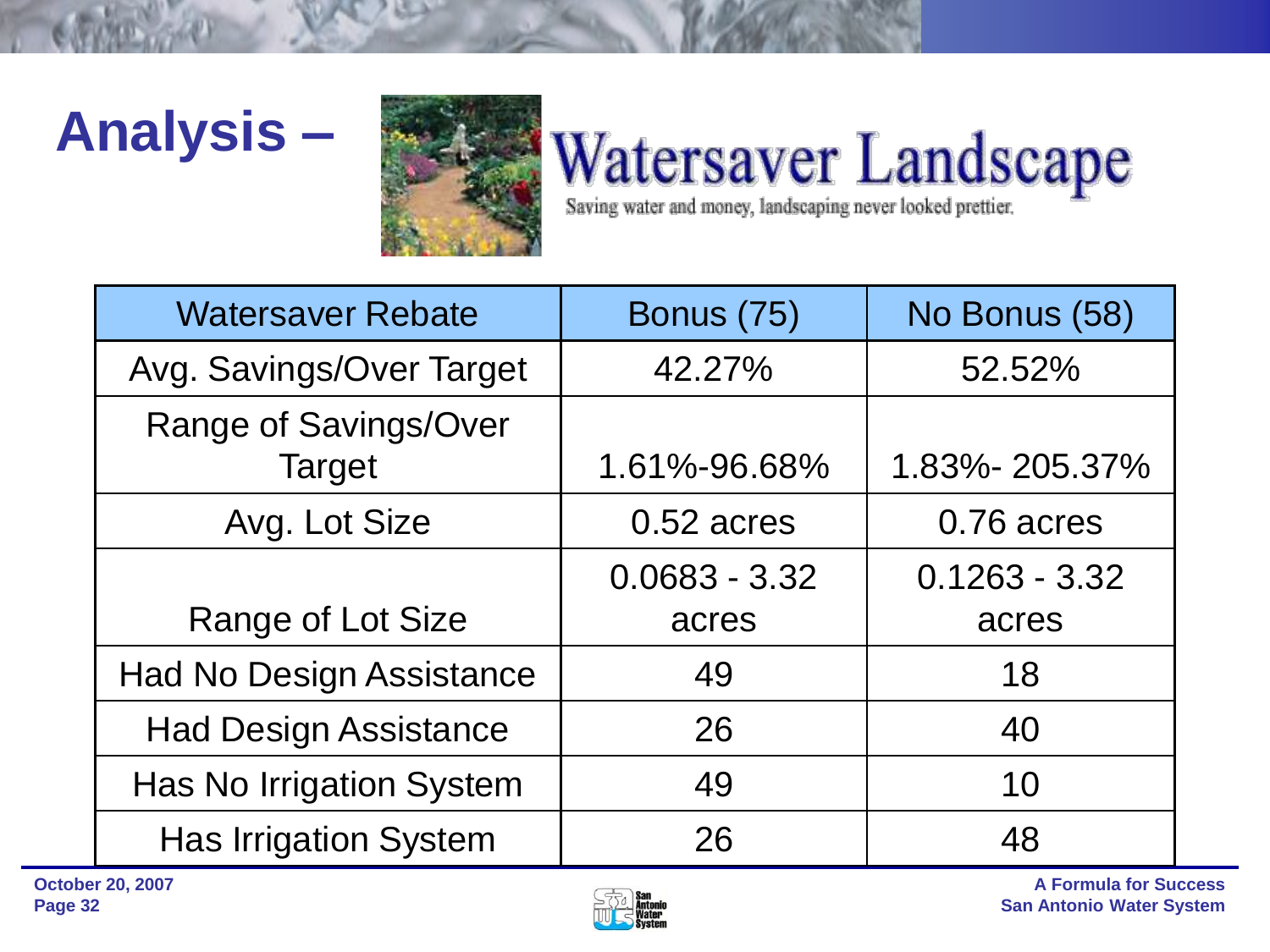## **Analysis Drives Program Course Corrections**

### **Landscape Program Analysis**

- Initial focus on plant material and design with extensive outreach and rebate programs.
- **Successful in changing plant** pallet appropriate to San Antonio.
- **Evaluation found the community knew what to plant but not how to take care of it.**
- **Focus has now changed maintenance of the landscape**



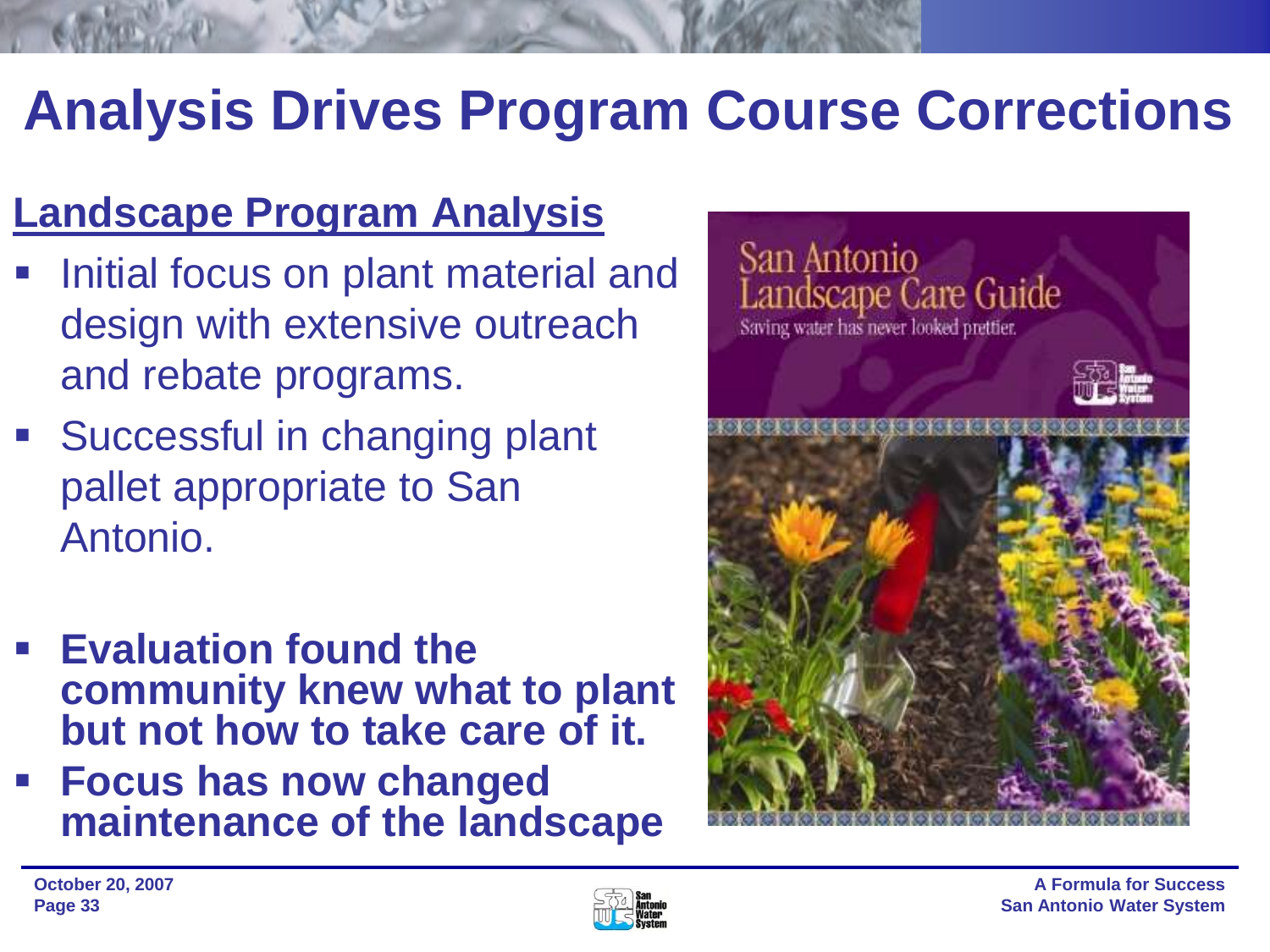## **4. Effective Regulation – Year Around**

- Prohibits sprinkling in the day and water running down the street
- Class C criminal misdemeanor
- Enforced by Conservation
- Filed in municipal court
- **Public overwhelmingly supports** enforcement
- **Enforcement reduces wastes** and keeps those who conserve on the **Conservation Team**



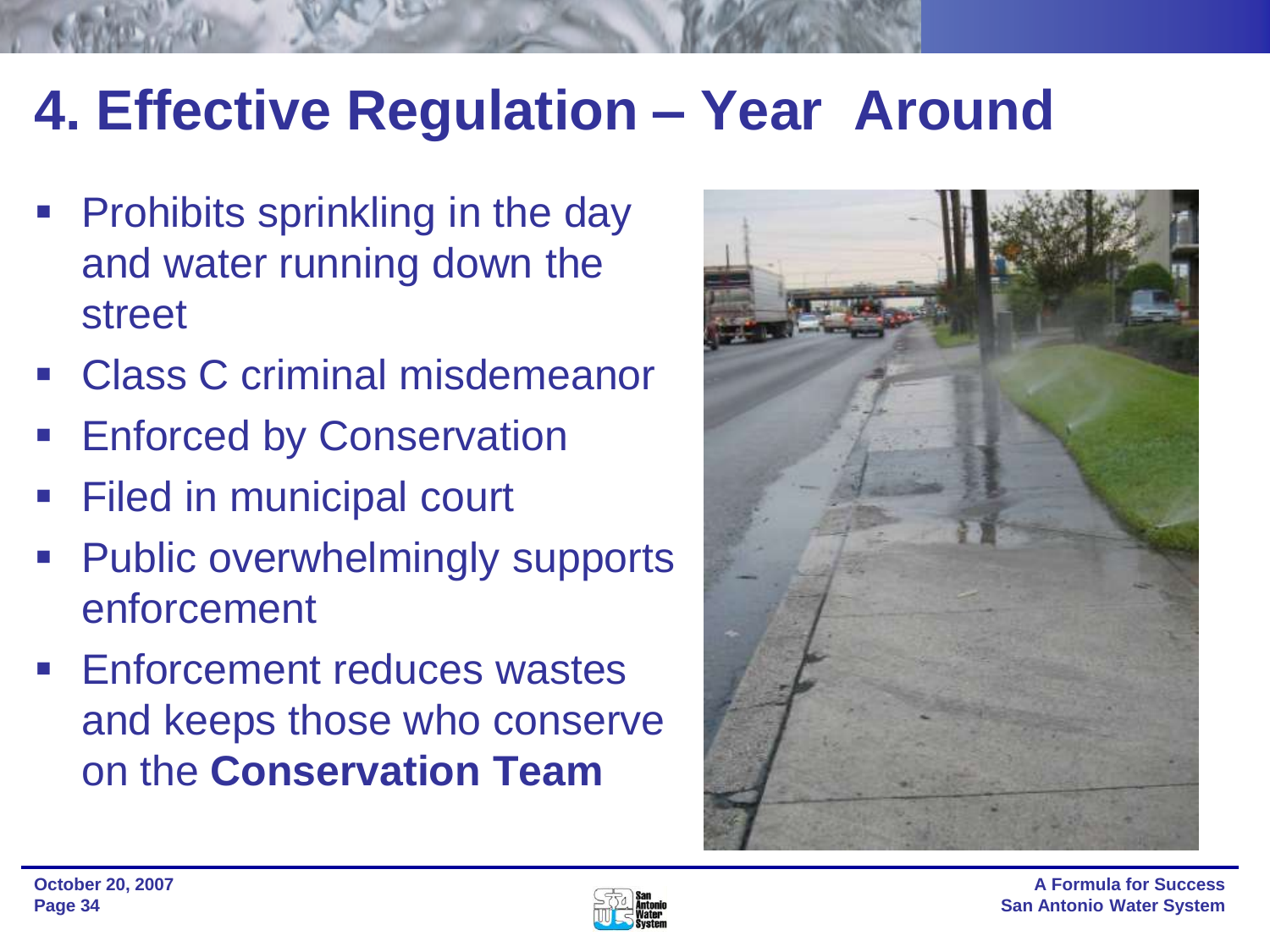## **Conservation Ordinance Provision**

- **AC condensate piped to single** drain or used on site in new commercial buildings
- 4" of soil under turf
- Irrigation zoning –beds/turf
- 4" setback of irrigation heads
- No spray in planting areas < 5 ft.
- Rain Sensor on all existing and new irrigation systems
- Model homes to have xeriscape landscape
- Builder to offer Xeriscape option
- Drought tolerant turf only (2007)
- Annual landscape irrigation check ups on properties > 5 acres



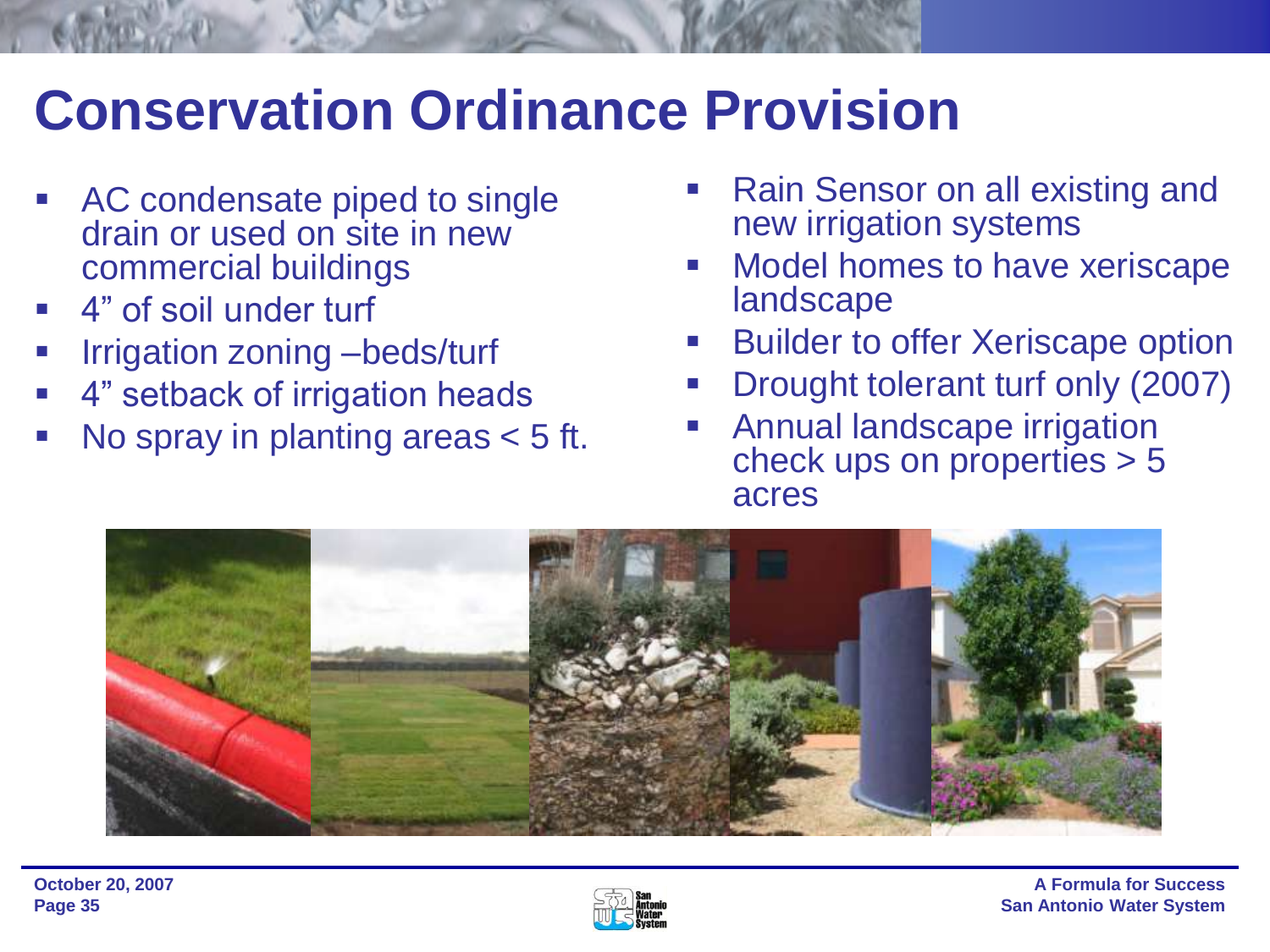## **5. Foster a Community Conservation Ethic**

- Offer a wide variety of programs so everyone has a way to do something
- **Promote Conservation year around, not just when it's hot** and dry
- Make messages as consistent as possible
- Include the community in conservation planning
- Set a goal and share it with the community
- **Educate the community about their local water sources**
- **Foster "ownership" and "community pride" in conserving** 
	- More voluntary compliance, less time/\$\$ on enforcement
	- Better response to additional drought reductions when call upon



## Season to Save<br>Community Challenge

A Community Fundraiser that Saves Water and Earns Money